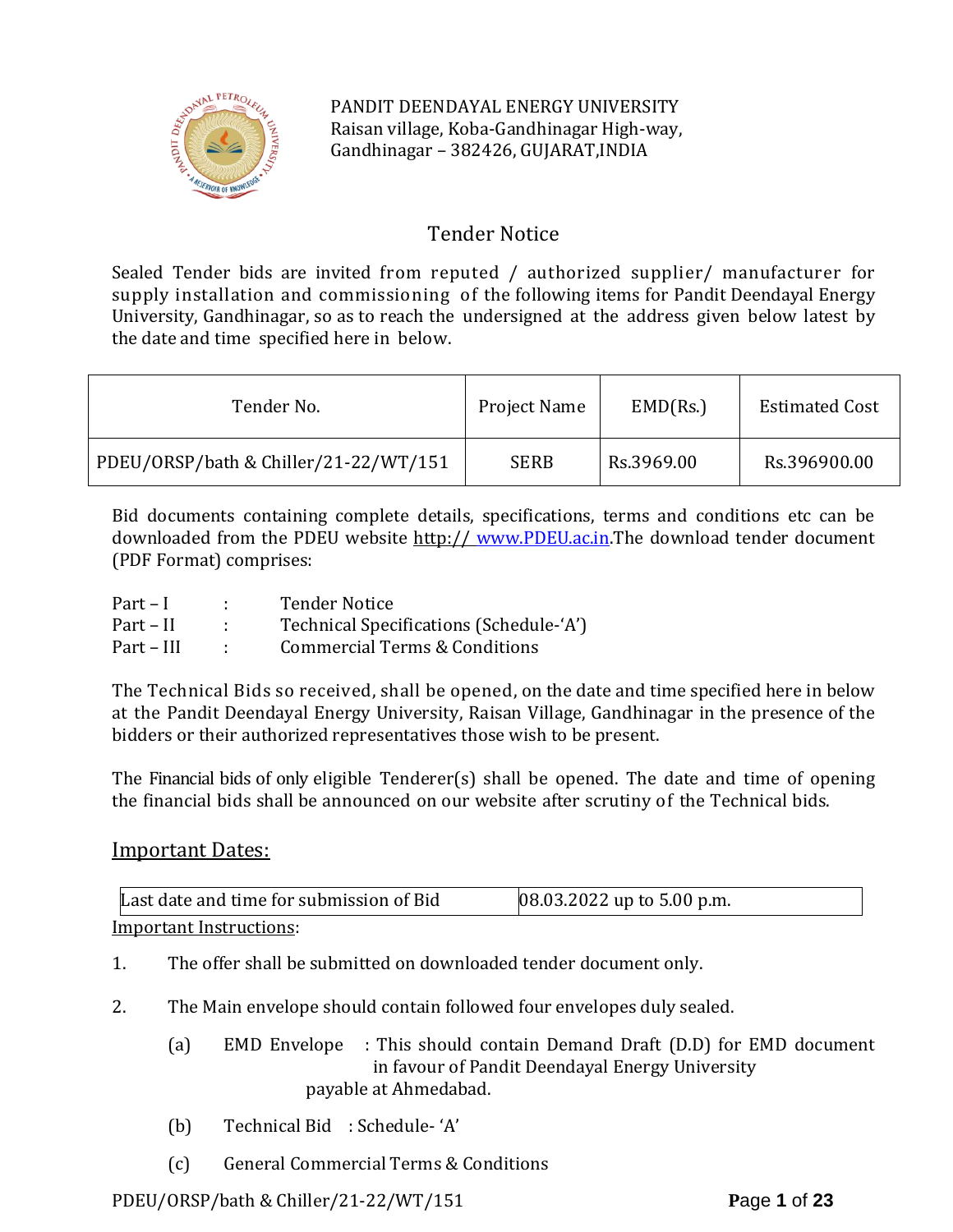(d) Price Bid : (Schedule 'B') should contain only Price Bid.

All the four envelopes should be super scribed with tender No., date of opening and Name of the bidder.

- 3. Offer without EMD is liable to be rejected forthwith.
- 4. The Tender, duly completed, should be sent by RPAD or Speed Post or Courier Service (Hand Delivery is not acceptable) so as to reach latest by the date and time specified here in above. Tender received after the due date and time shall be rejected irrespective of delay due to postal service or any other reasons.
- 5. Any technical query, information clarification pertaining to this tender may be referred to Dr. Rajib Bandyopadhyay (Email: Rajib.bandyopadhyay@sot.pdpu.ac.in) OR [purchase@pdpu.ac.in](mailto:purchase@pdpu.ac.in)

PDEU reserves right to reject any OR all tenders without assigning any reason.

Sd/-

Registrar Pandit Deendayal Energy University Raisan village, Koba-Gandhinagar High-way, Gandhinagar – 382426, GUJARAT,INDIA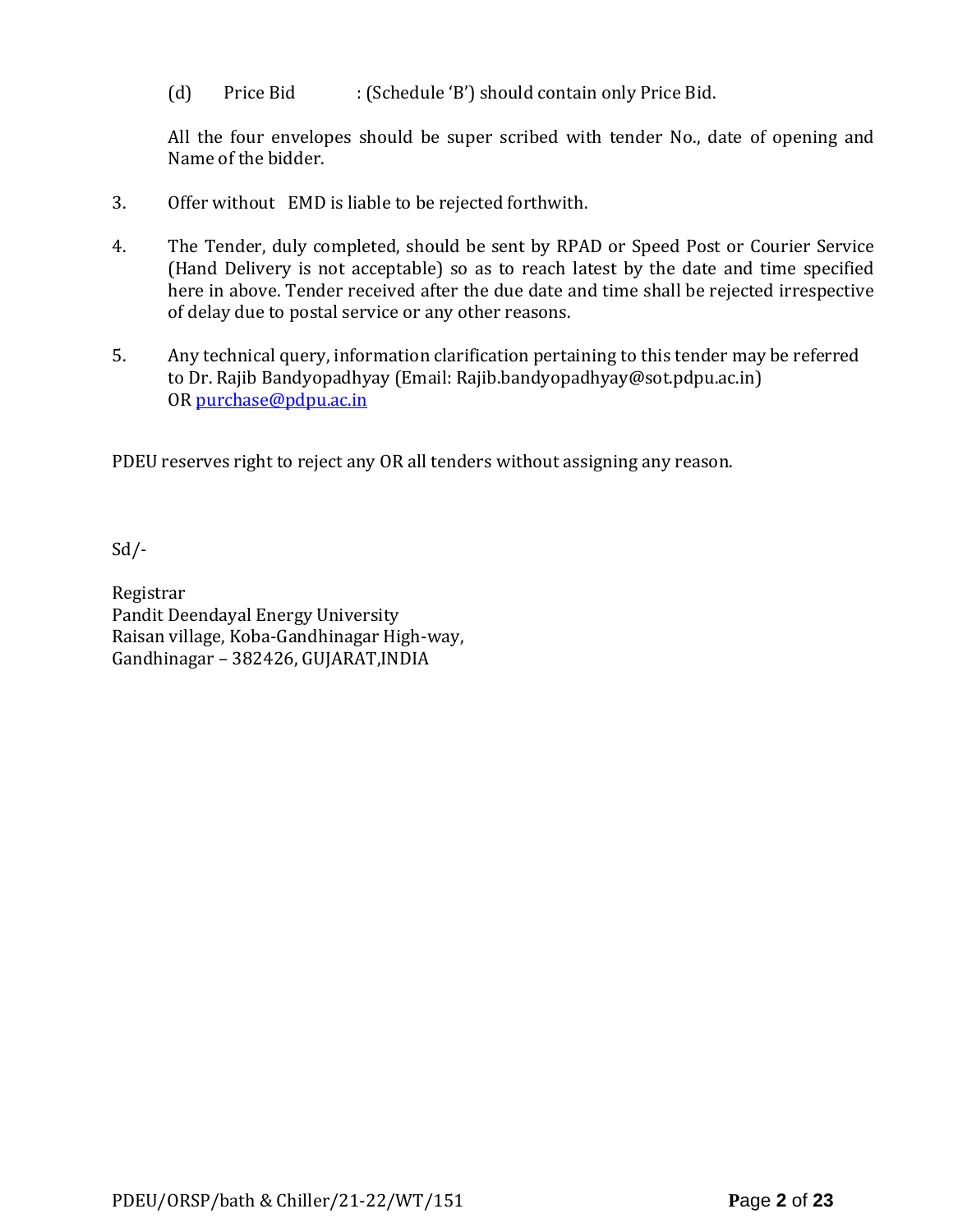# PART-II

# SCHEDULE-'A'

#### DETAILS TECHNICAL SPECIFICATION FOR WATER BATH/ CHILLER WITH TEMPERATURE RAMPING

| <b>NAME OF THE</b><br><b>EQUIPMENT</b>                                     | <b>SPECIFICATION</b>                                                                                                                                                                                                                                                                                                                             | <b>QTY</b> |
|----------------------------------------------------------------------------|--------------------------------------------------------------------------------------------------------------------------------------------------------------------------------------------------------------------------------------------------------------------------------------------------------------------------------------------------|------------|
| WATER BATH/<br><b>CHILLER WITH</b><br><b>TEMPERATURE</b><br><b>RAMPING</b> | Temp Range: $-30$ to $+150$ Deg.C<br>Temp. Stability: $+/-$ 0.02 Deg.C<br>Temp. Indication: Digital TFT<br>Display resolution: 0.01 Deg.C<br>Temp. Selection: Touch Screen<br>Filling volume: 8-10 Liters<br>Heating capacity: 3000W<br>Cooling Capacity: $1000W @ + 20$ Deg C<br>900W @ +10 Deg C<br>750W @ + 0 Deg C<br>Pump Flow Rate: 20 LPM | 01         |
|                                                                            | Pump Pressure: 480 mbar<br>Pump Speed: Yes<br>Low Liquid Alarm: Yes<br><b>Auto Restart: Yes</b><br>Auto Cut Off: Yes<br>Power supply: 230 V/50 Hz<br>USB & External sensor port<br>External Pt 100 sensor 200 x 6 mm dia                                                                                                                         |            |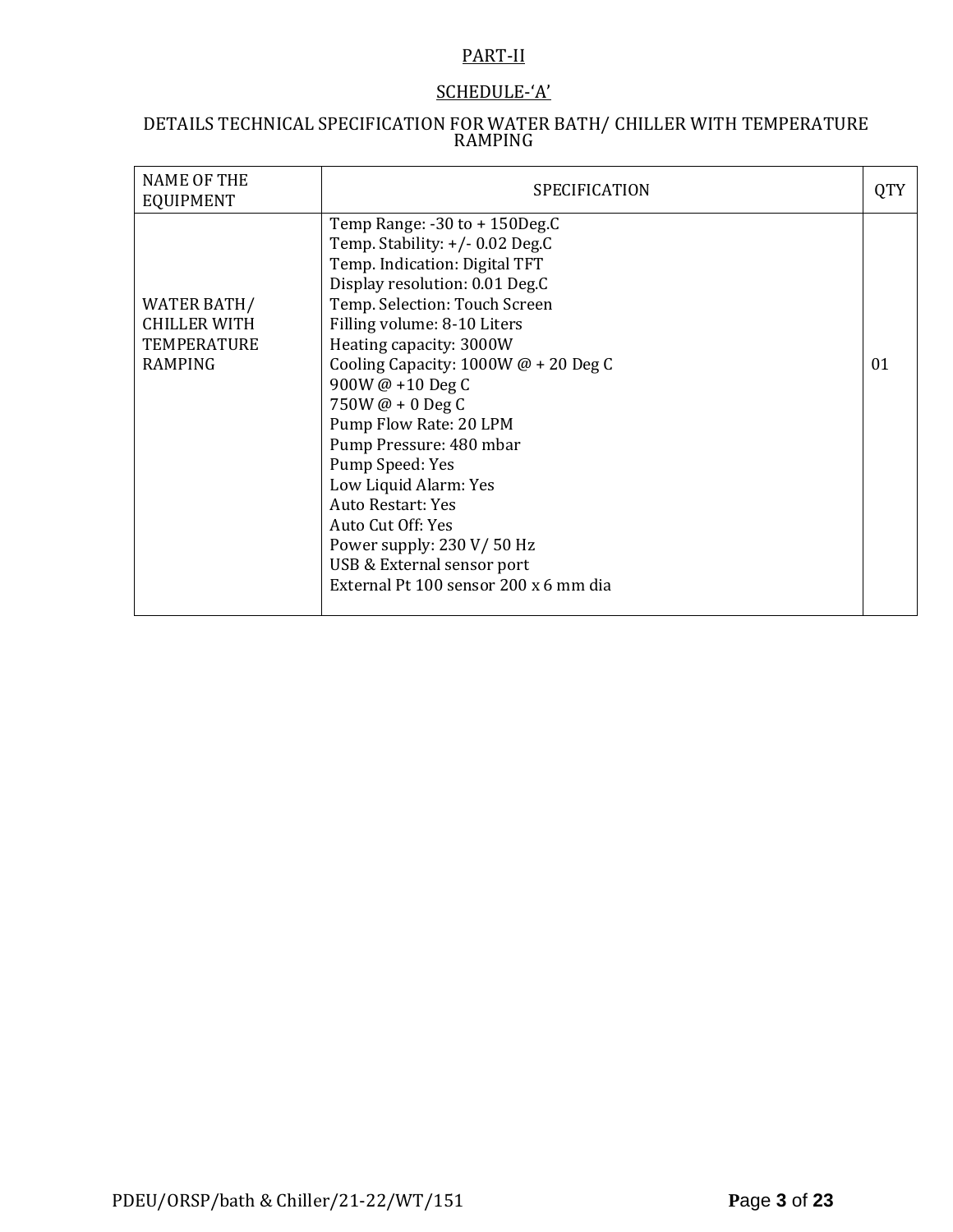# PART-III

#### GENERAL COMMERCIAL TERMS AND CONDITIONS

# DEFINATIONS:

- Tenderer/Supplier/Bidder: These terms are synonym and mean the firm who intends or who has submitted offer in response to this tender.
- Tender / Bid Document: means this tender document.
- PDEU: Pandit Deendayal Energy University having it office at Raisan Village, Gandhinagar-382426 and includes it's successors and assignee.
- 1 The tenderer should thoroughly read all the clauses of the tender document before submitting the duly filled in Tender.

Tenderer shall place the following ANNEXURES as FIRST EIGHT pages of their Technical Bid in the following sequence.

| <b>FIRST PAGE</b>   | <b>ANNEXURE-1</b>   |
|---------------------|---------------------|
| <b>SECOND PAGE</b>  | <b>ANNEXURE - 2</b> |
| THIRD PAGE          | <b>ANNEXURE - 3</b> |
| <b>FOURTH PAGE</b>  | <b>ANNEXURE - 4</b> |
| <b>FIFTH PAGE</b>   | <b>ANNEXURE - 5</b> |
| <b>SIXTH PAGE</b>   | <b>ANNEXURE - 6</b> |
| <b>SEVENTH PAGE</b> | <b>ANNEXURE - 7</b> |
| EIGHTH PAGE         | <b>ANNEXURE - 8</b> |

2 SUBMISSION OF BID DOCUMENT:

PDEU follows two bid systems. Tenderer shall submit two separate bids viz.

- a) Techno Commercial Bid (Technical Bid) and
- b) Price Bid as under.
	- (a) Technical Bid: This shall be in sealed envelope. It shall be super scribed

| Technical Bid: Tender No. | Name of Bidder: |  |
|---------------------------|-----------------|--|
|                           |                 |  |

It shall contain the following

(i) Eight pages as mentioned in condition 1 above and

TENDERERS SHOULD FURNISH THE FOLLOWING DETAILS:

[1] Technical Specifications(Part-II) and General Term & Conditions(Part –III) of Tender Document Duly Sign on each page by Authorized Signatory as token of his acceptance.

[2] Firms balance sheet of last three years

[3] Consent letter from their principals to manufacture such items.

[4] List of customers

- (ii) All the information and supporting documents for (i) above
- (iii) Details, Documents, Literature, certificates etc. for the equipment / Material offered.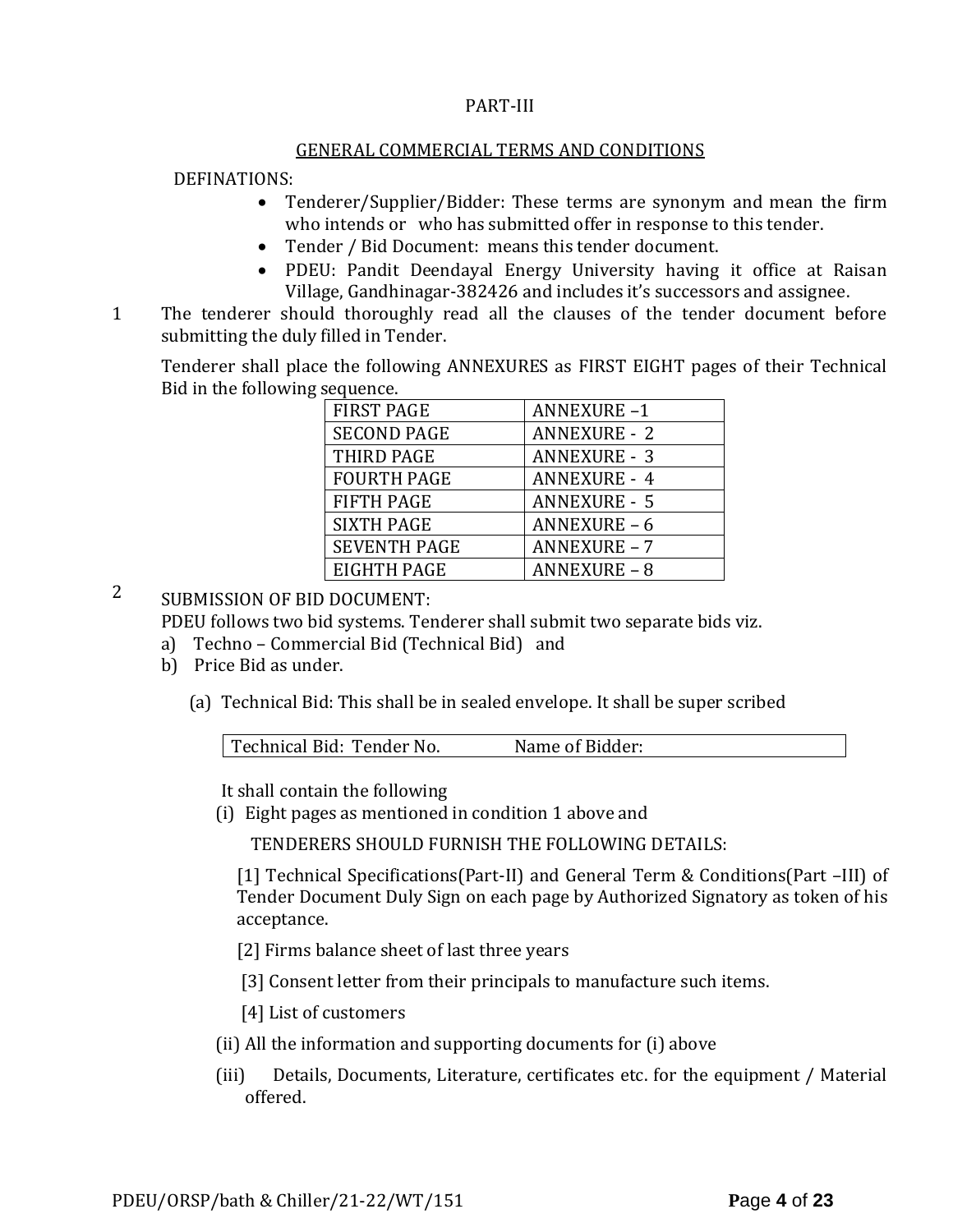(b) Price Bid: This shall be in sealed envelope.

It shall contain offer price in the form specified in the tender document as Schedule- 'B'. The Printed Price list or price in different format will render the offer liable for rejection. It shall be super –scribed as:

Price Bid: Tender No.: Name of Bidder:

c) EMD Envelope: This envelop shall contain the following:

Demand draft or Bank Guarantee, as the case may be, for EMD supporting document, as mentioned hereof, if bidder seeks exemption in EMD It shall be super – scribed as :

| EMD Envelop: | Tender No.: | Name of Bidder: |
|--------------|-------------|-----------------|
|              |             |                 |

d) Main Envelope: This envelope shall contain envelop of Technical bid, envelop of EMD and Price Bid. It shall be super – scribed as :

| Main Envelop: | Tender No.: | Name of Bidder: |
|---------------|-------------|-----------------|
|---------------|-------------|-----------------|

The entire bid document (Main envelope mentioned above) should be submitted so as to reach this office not later than 02.00 P.M. on due Date as specified in the tender notice through RPAD / Speed post or Courier only

Incomplete bids and amendments and additions to bids after opening of the bids will be ignored out rightly.

The technical scrutiny committee of PDEU shall evaluate the techno-commercial view of the tender. PDEU reserves the right to open or not to open the price bid of the bidders on the basis of their past performance of their supplied materials.

The price bid of those who are techno-commercially qualified shall only be opened.

# 3 PRICE EVALUATION:

No price preference shall be given on any account. All tenders will be evaluated on firm price end-cost basis; The parties however shall give the detailed break-up of the end cost. If PDEU feels that there is lack of serious competition or for any other reasons, PDEU may negotiate with the L-1 party. PDEU's decision to accept any or all tenders shall be final and binding on all the parties. However, the DG of PDEU or the Authorized committee at its sole discretion reserves the right to negotiate with other tenderer in case the technical specification of some or all products are found to be superior.

4 EARNEST MONEY DEPOSIT: (E.M.D.)

E.M.D. is payable @1% of the value of the items offered. The EMD is payable by Demand Draft, of any Nationalized Banks, drawn in favor of the PANDIT DEENDAYAL ENERGY UNIVERSITY, payable at Ahmedabad. If the amount of EMD is more than Rs. 25000/- the same can be paid by an irrecoverable Bank Guarantee from any nationalized Bank in a standard format prescribed by PDEU (Format given in this tender document).

# 5 DELAYED AND LATE TENDERS:

No Tender shall be accepted / opened in any case which are received after due date and time of the receipt of tender irrespective of delay due to postal services or any other reasons and PDEU shall not assume any responsibility for late receipt of tender. Any correspondence in this matter will not be entertained.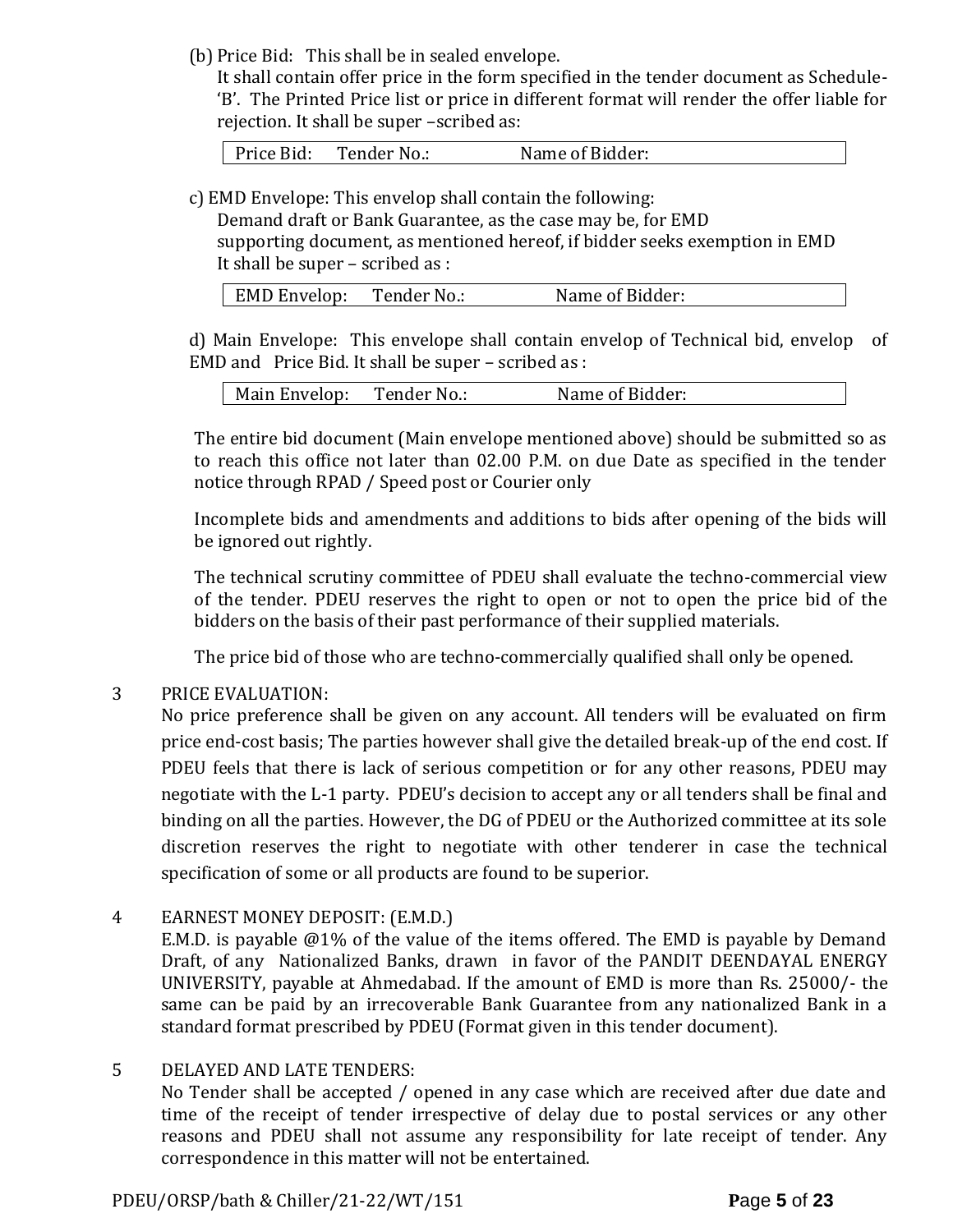# 6 PRICES:

The details of the price shall be given in Price Bid (Schedule-B) only and nowhere else. Prices quoted shall be FIRM and on F.O.R. Destination basis (i.e. PDEU,Gandhinagar). However, the Tenderer should indicate in the Price Bid, the break-up of Unit F.O.R. Destination Prices with break-up of Unit Ex-works price ,Excise duty, GST, Custom Duty, average freight, packing charges, and Insurance Charges. Tenderer should quote the Freight as well as Insurance Charges both separately as shown in price bid. Please note that payment of excise duty will be made only on Ex-Work prices. Also, please mention rate of Excise duty. If this is not specifically mentioned then PDEU will have the option to take the prices as exclusive of taxes and duties (at maximum slab rates) for the evaluation of the tenders.

The Tenderer should invariably indicate the total unit end cost price considering all their costs / calculations in the Price bid itself for each item and all sub-items if any. This is mandatory. Cost components hidden / furnished elsewhere will not be considered and will be ignored out-rightly.

Only for Traders - Tender:

[i] In case of a trader-tender, if the quotation is furnished for all inclusive rates and the rates of taxes and duties are indicated without indicating the amount, in such cases, the price is eligible for statutory variation.

[ii] Where the trader-tender quotes all inclusive rates without indicating the rate of Taxes and Duties included in the quoted price, the price is not eligible for any statutory variation.

# 7 REFUND / FORFIETURE OF E.M.D

EMD will be forfeited if (i) the tender, it covers, is withdrawn during the validity of the offer or (ii) the Tenderer fails to furnish / deposit the Performance Guarantee towards Execution Period (security deposit).

EMD of the unsuccessful tenderer's will be returned without intimation within 60 days of placing of the order to the successful Tenderer subject to the unsuccessful bidder returning the original receipt of the EMD together with the advance stamped receipt, to the Accounts Officer of PDEU.

EMD will be returned to the successful bidders, only on their submission of performance guarantee towards execution period against order released to them.

# 8 PERFORMANCE GUARANTEE (PG) TOWARDS EXECUTION PERIOD: (i.e. SECURITY DEPOSIT):

Successful tenderers will be required to pay an amount equivalent to 10% (Ten) of the value of the purchase order as Performance Guarantee (Security Deposit) within 10 days from the date of the purchase order failing which the purchase order is liable to be cancelled at the cost and the risk of the successful Tenderer (at the discretion of PDEU).

It can be paid by Demand Draft drawn in favour of PANDIT DEENDAYAL ENERGY UNIVERSITY payable at Ahmedabad or in the form of Bank Guarantee from Nationalized Bank if the amount is more than Rs.35,000/-.

The Bank Guarantee will be executed on the standard form prescribed by PDEU as APENDIX - I.

The Bank Guarantee so furnished should have clear one time validity till the completion of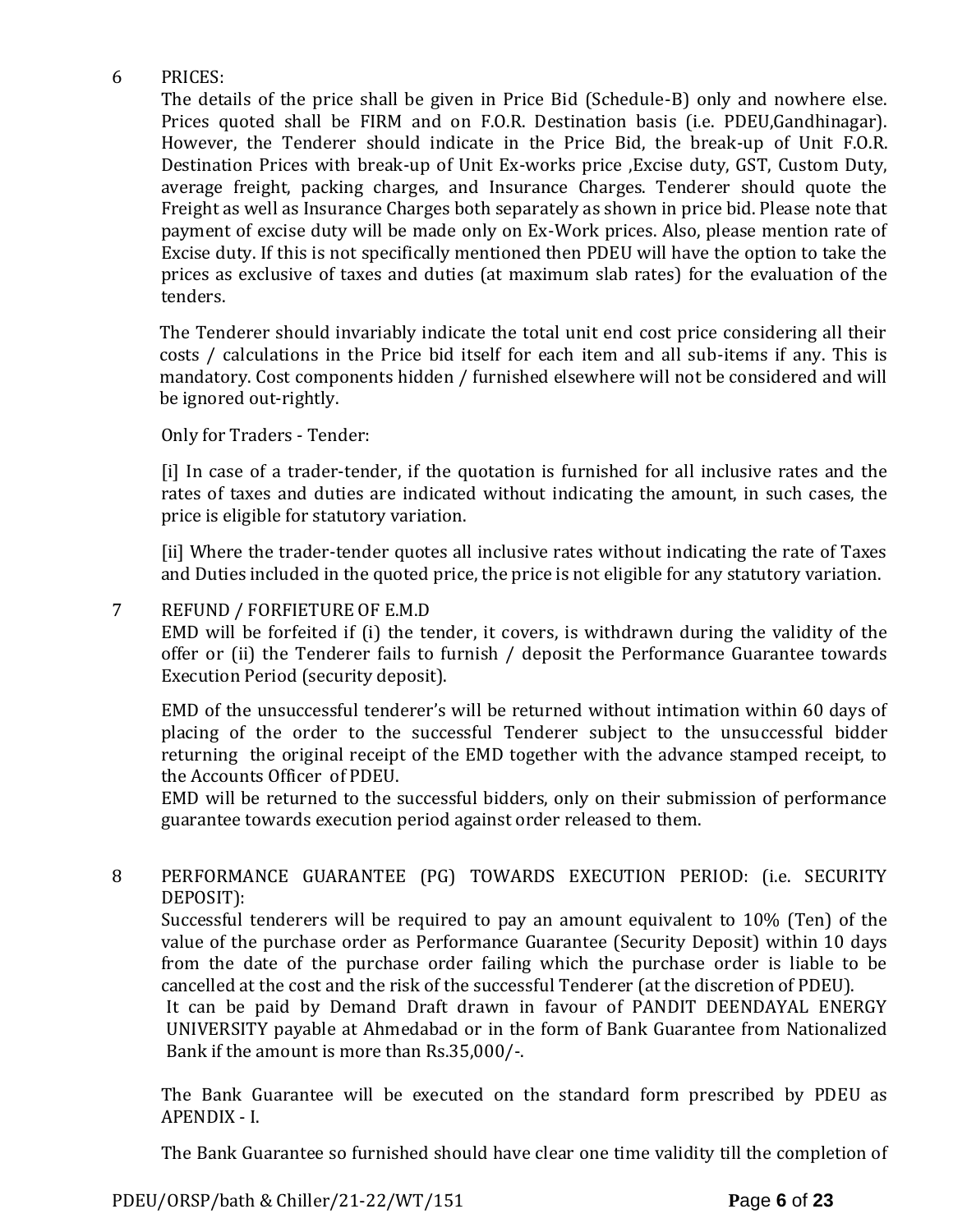the order in all respects. Bank Guarantee for Interim period will not be acceptable. If by any reasons the supply period is extended then the supplier shall undertake to renew the Bank Guarantee at least one month before the expiry of the validity failing which PDEU will be free to encash the same.

The successful bidder/s shall have also to furnish PG (as specified here of) for the contract value towards warranty / guarantee period separately as applicable as per tender conditions.

Performance Guarantee towards Execution Period (Security Deposit) will be returned on successful completion of the Order and only after the Performance Guarantee towards warrantee/guarantee, as mentioned above, is submitted.

# 9 VALIDITY OF THE OFFERS:

The offers shall to be kept valid for a period of 120 days from the date of opening of technical bids. In case the finalization of the tender is likely to be delayed, the tenderers will be asked to extend the same without change in the prices or any terms and conditions of the offer. If any change is made, original or during the extended validity period, the offers will be liable for outright rejection without entering into further correspondence in this regard and no reference will also be made.

# 10 TRUCK RECEIPT (T.R) / AIRWAY BILL (A.B)

All the Goods should be dispatched freight paid and the A.B / T.R should be forwarded directly to PDEU Office at Raisan Village, Gandhinagar. The demurrage charges, if any, paid by the PDEU due to delay in informing PDEU or any other reason attributable to supplier, will be deducted from his bill. It is essential that packing notes and invoices are furnished in respect of every consignment.

The supplier will be responsible for any damages / shortage claim rejected by the respective Authorities for want of a clear A.B / T.R.

Materials may be dispatched by any convenient mode of transport and up to PDEU i.e. F.O.R Destination.

# 11 PACKING AND FORWARDING CHARGES:

The prices shall be inclusive of packing & forwarding charges. The Materials should be strongly and adequately packed to ensure safe arrival at destination. The materials dispatched from overseas by Air / Shipping should be packed such that it can withstand rough handling and possible corrosion due to exposure to salt laden atmosphere, salt spray or open storage. All packing must be clearly marked with order Number and consignee's name and address.

# 12 TRANSIT INSURANCE:

All the materials will be required to be supplied up to Destination against all transit risks, such as damage, loss, theft, fire, etc. The insurance period shall cover 15 days after the date of receipt of materials at site to enable PDEU to check up stores fully. The suppliers will be responsible for free replacement of such stores which have been received short, damaged or broken within 15 days.

The cost of damaged, defective stores materials will however be deducted from the bills of the suppliers and will be refunded only after replacement thereof. It will be the responsibility of the supplier to lodge claim against the insurance on receiving necessary advice from PDEU.

# 13 ACCEPTANCE OF STORES:

The equipments/ materials to be supplied against this tender are subject to their acceptance by PDEU or any other Officer deputed for this purpose.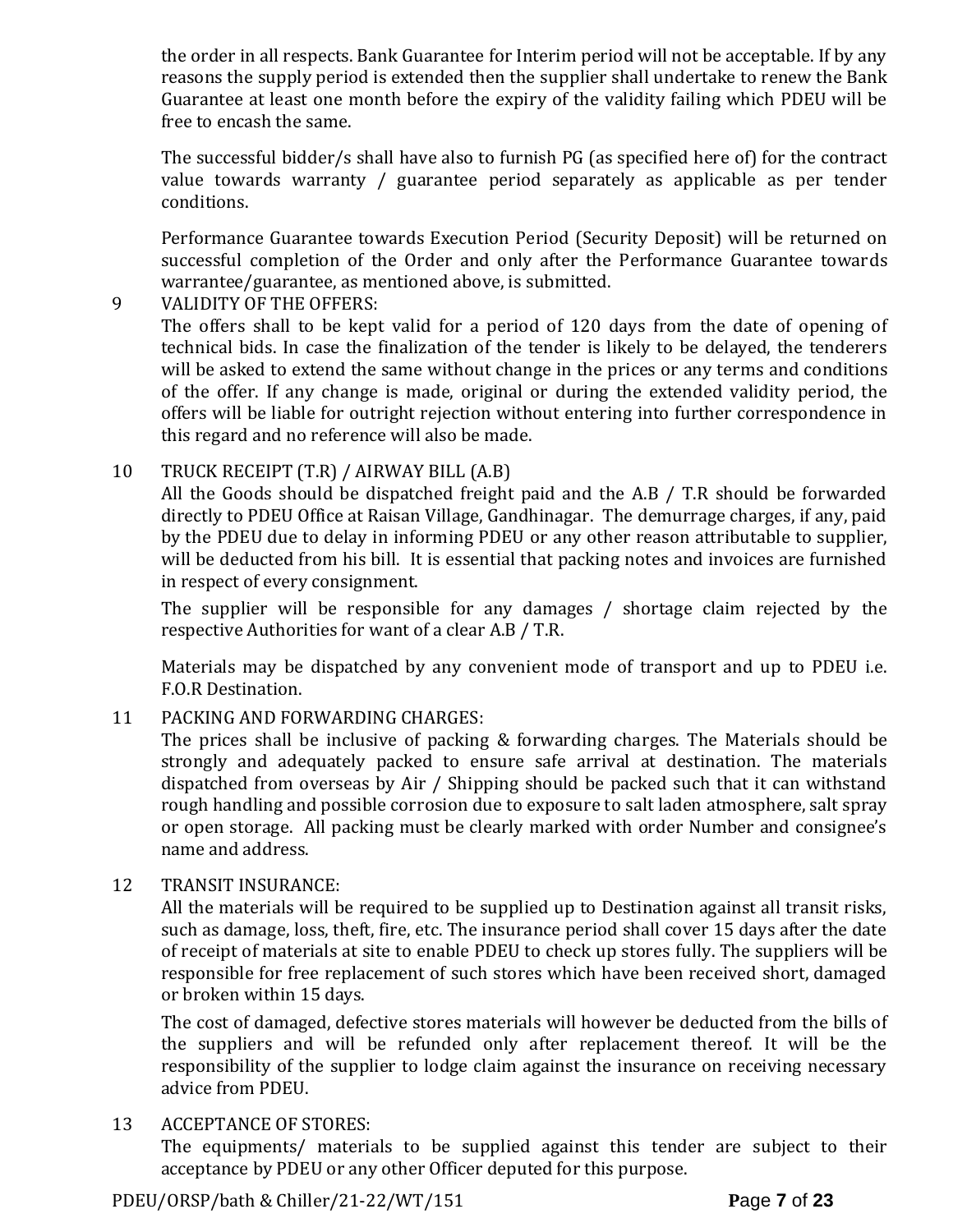14 UNLOADING:

Unless specified otherwise in the purchase order, Unloading of the materials shall be arranged by PDEU.

# 15 STATUTORY VARIATION:

Any statutory increase or decrease in the taxes and duties subsequent to the offer under this tender if it takes place within the original contractual delivery date will be to PDEU account subject to the claim being supported by documentary evidence. No increase due to such variation shall be allowed for the portion of the delivery after the original contractual delivery date. However, if any decrease takes place after the contractual delivery date, the advantage will have to be passed on to PDEU.

# 16 PAYMENT TERMS :

- A. In case of Domestic(i.e. Indian) Supplier the payment Terms as Under :-
	- 70% of Payment only after proper verification of the delivered equipments by the vender.
	- Remaining 20% Payment of invoice value within one month on successful installation, Commissioning and training.
	- 10% Payment will be released after submission of PBG.
- B. In case of Foreign Supplier the Payment Terms is as Under :-
	- 90 % payment through Irrevocable Letter of Credit.
	- 10 % payment through Wire Transfer within 5 (five) Working Days after the date of Successful Commissioning and Installation of the System. OR
	- 90% payment will be released through wire Transfer within 5 (five) Working Days after receipt of the material.
	- 10% payment will be released through Wire Transfer within 5 (five) Working Days after the date of Successful Commissioning and Installation of the System. OR
	- 100 % through Wire Transfer within 5 (five) Working Days after the date of Successful Commissioning and Installation of the System.
	- Installation: All arrangement for installation must be made by concern Vender.

# 17 REPEAT/ADDITIONAL ORDERS:

PDEU reserves the right to place repeat order / additional order on the successful tenderers up to 25% of the original quantity of the P O at the same prices, terms and conditions stipulated in the original contract during three months from the date of Purchase Order.

# 18 DELIVERY PERIOD:

The Tenderers will have to quote a firm delivery period subject to the force Majeure conditions as accepted by PDEU. Tenderer should mention their delivery period. Time being the essence of this tender, delivery period shall be strictly adhered to. Delay in execution of order on account of any reasons will be subject to levy of penalty.

# 19 PENALTY FOR LATE DELIVERY:

In case, the materials are not delivered within the period stipulated in the order, penalty shall be levied at  $\frac{1}{2}\%$  per week on the prices (End cost excluding taxes) subject to maximum 10% reckoned on the value of late delivered supplies.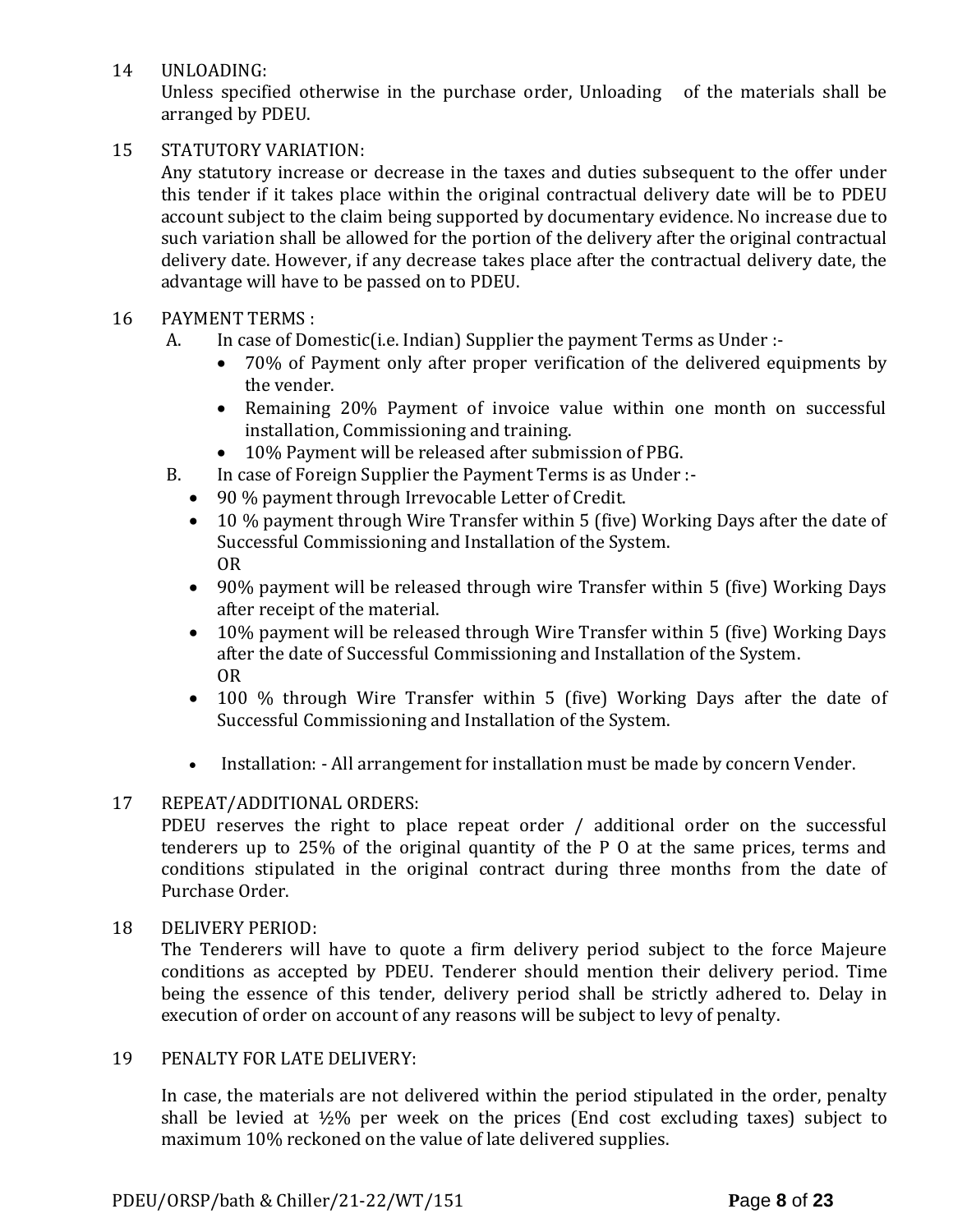Due consideration will be given to waive levy of penalty for the reasons absolutely beyond suppliers control for which documentary evidence will have to be provided. The request for extension in delivery giving reasons and supporting documents shall have to be made available within one month on completion of the supply, and no request to waive levy of penalty will be entertained / reviewed during the execution of order.

# 20 EXTENSION IN CONTRACTUAL DELIVERY DATE:

It will be supplier's responsibility to ensure that goods are delivered within the stipulated delivery period. However, if PDEU may consider extension of delivery period with or without statutory variations, for the reasons beyond the control of the tenderer and subject to the Penalty as mention hereof.

Such extension will be subject to the following conditions.

[a] No increase in price on account of any statutory increase in or fresh imposition of customs duty, excise duty, GST or on account of any other tax or duty shall be admissible on the material delivered after the original contractual delivery date.

[b] Notwithstanding any stipulation in the contract for increase in price on any other ground, no such increase which has become effective on or after the contractual delivery date shall be admissible on material delivered after the original contractual delivery date.

[c] Nevertheless, PDEU shall be entitled to the benefit of any decrease in price on account of reduction in or remission of customs duty, excise duty, GST or on account of any other tax or duty or on any other ground as stipulated in the P.O., which takes place on or after the contractual delivery date of the said P.O. for the material delivered after the original contractual delivery date.

# 21 REPLACEMENTS OF GOODS BROKEN, DAMAGED OR SHORT:

In the event of any material or part thereof found broken or damaged or received short during transit or during installation or Commissioning or testing at site, before commissioning in service the suppliers shall replace the same free of cost. However, PDEU will recover amount equivalent to the cost of such damaged / broken / short supplied materials and will repay when actual replacement is given.

# 22 POST TENDER CORRESPONDENCE / ENQUIRIES:

The Tenderer will be refrain from pursuing / canvassing the matter, directly or indirectly with any Office of PDEU as otherwise the same would amount to disqualification of the tender.

- 23 PDEU shall have the right to make any changes, additions / deletions or modifications in any terms / conditions or quantity of the tender and / or specifications as may be deemed necessary by PDEU at its sole discretion at any time before the due date of opening of the tender.
- 24 PDEU does not accept the printed conditions of any Tenderer. It will be ignored without any reference; hence tenderers should withdraw such printed conditions if they have any. PDEU shall accept only unconditional tender.
- 25 If technical deviations furnished by the Tenderer are not agreeable to PDEU, the offers may be ignored. However it will be solely at discretion of PDEU to consider the technical deviations OR not for considering the Tenderer. No correspondences of the Tenderer will be entertained in this matter.
- 26 Please indicate whether the goods offered are first sale or second sale so as to determine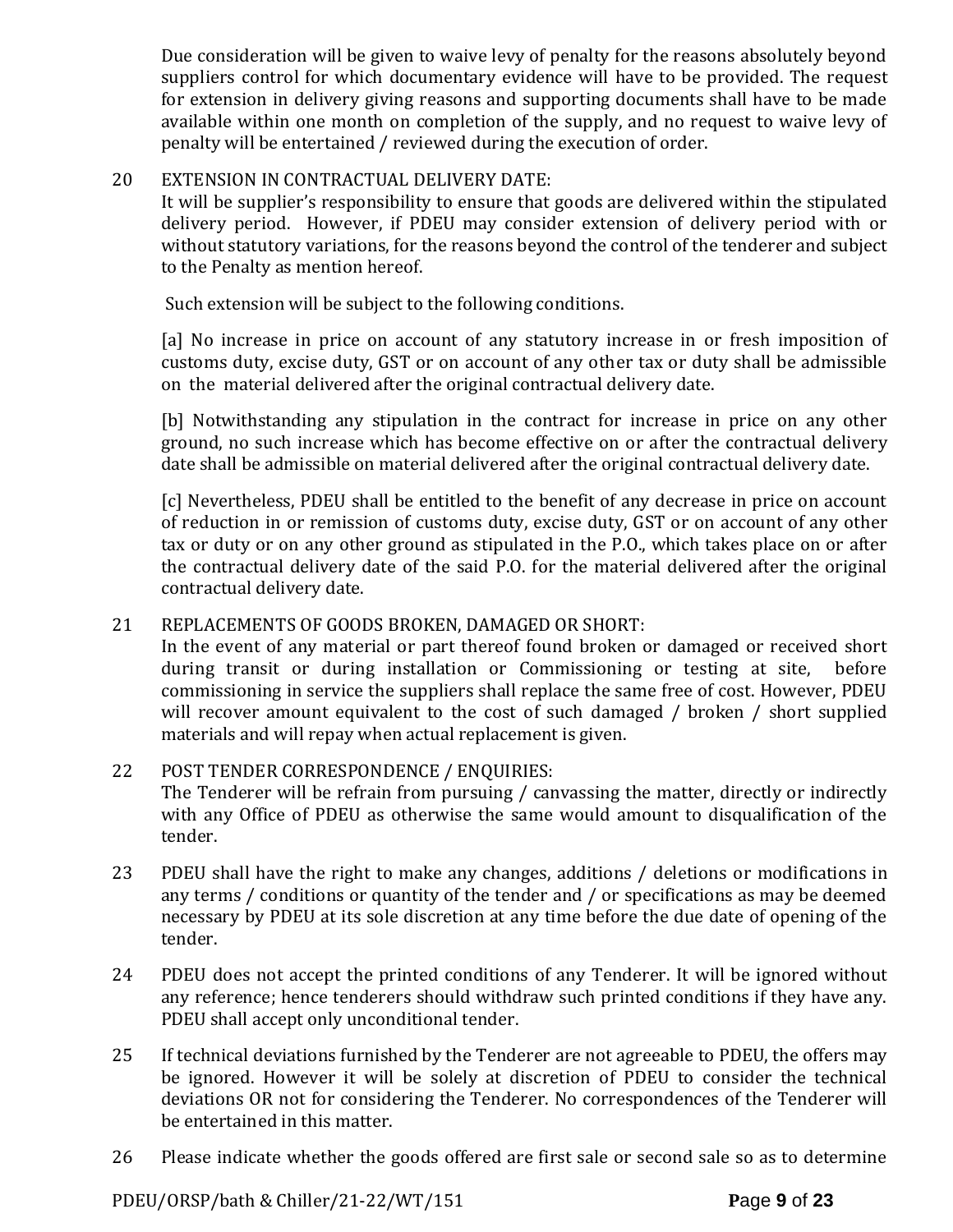the payment of GST.

- 27 Revision of prices or any commercial terms affecting the price after opening of technical bids shall not be considered and will be ignored.
- 28 Tenderers shall indicate the name of their partners of their manufacturing firm.
- 29 Tenderer should specifically mention in the offers the name of the Partners / Proprietor / Directors who is / are the signing authority.

# 30 GUARANTEE:

If the goods, stores and equipments found defective due to bad design or workmanship the same should be repaired or replaced by the tenderer free of charge if reported within 24 months from the date of commissioning of equipments whichever is earlier. Tenderer will be responsible for the proper performance of the equipments / materials for the respective guarantee period.

# 31 APPROVAL:

The goods shall be subject to the approval of PDEU after receipt of the Material at site.

32 PDEU would prefer the offers from manufacturers directly. All the manufacturers should quote for those items, which are actually manufactured at / rolled by their plants. This should be strictly adhered.

PDEU reserves the right to inspect, suppliers factory at any time during the currency of the contract in case order is placed on supplier and also to inspect manufactured material before testing / packing / dispatch.

- 33 If in any company, the interest of any employee of the PDEU. or his relative as defined in Section VI of the Company's Act. 1956, is 10% or more, PDEU will not deal with such company at all. Tenderer therefore, must specifically disclose this fact in his technical Bid. Non-disclosure of such facts would disqualify the Tenderer for further dealing with PDEU.
- 34 TERMINATION OF CONTRACT:

In case, the supplier fails to deliver the stores / materials / equipments or any consignment thereof within contractual period of delivery or in case the stores are found not in accordance with prescribed specification and/or the approved sample, PDEU shall exercise its discretionary power as under:

[a] To recover, from the supplier as agreed, by way of penalty clause above,

or

[b] To purchase from elsewhere, after giving notice of 15 days to the supplier, on his account and his risk

or

[c] To cancel the contract.

or

[d] PDEU at any time terminate the contract by giving written notice to the qualified Bidders/Tenderer without compensation to the qualified tenderer, if he become bankrupt or otherwise, insolvent or in case of dissolution of firm or winding up of company provided that such termination will not prejudice or effect any right of action or remedy which has thereafter to the University.

In the event of the risk purchase of stores of similar description, the opinion of PDEU shall be final. In the event of action taken under clause (a) or (b) above, the supplier shall be liable to pay for any loss which PDEU may sustain on this account

Further, "PDEU" reserves the right to terminate the Contract (i.e. Purchase order) at any time, without assigning any reasons, whatsoever, by giving a notice or not less than period

PDEU/ORSP/bath & Chiller/21-22/WT/151 **P**age **10** of **23**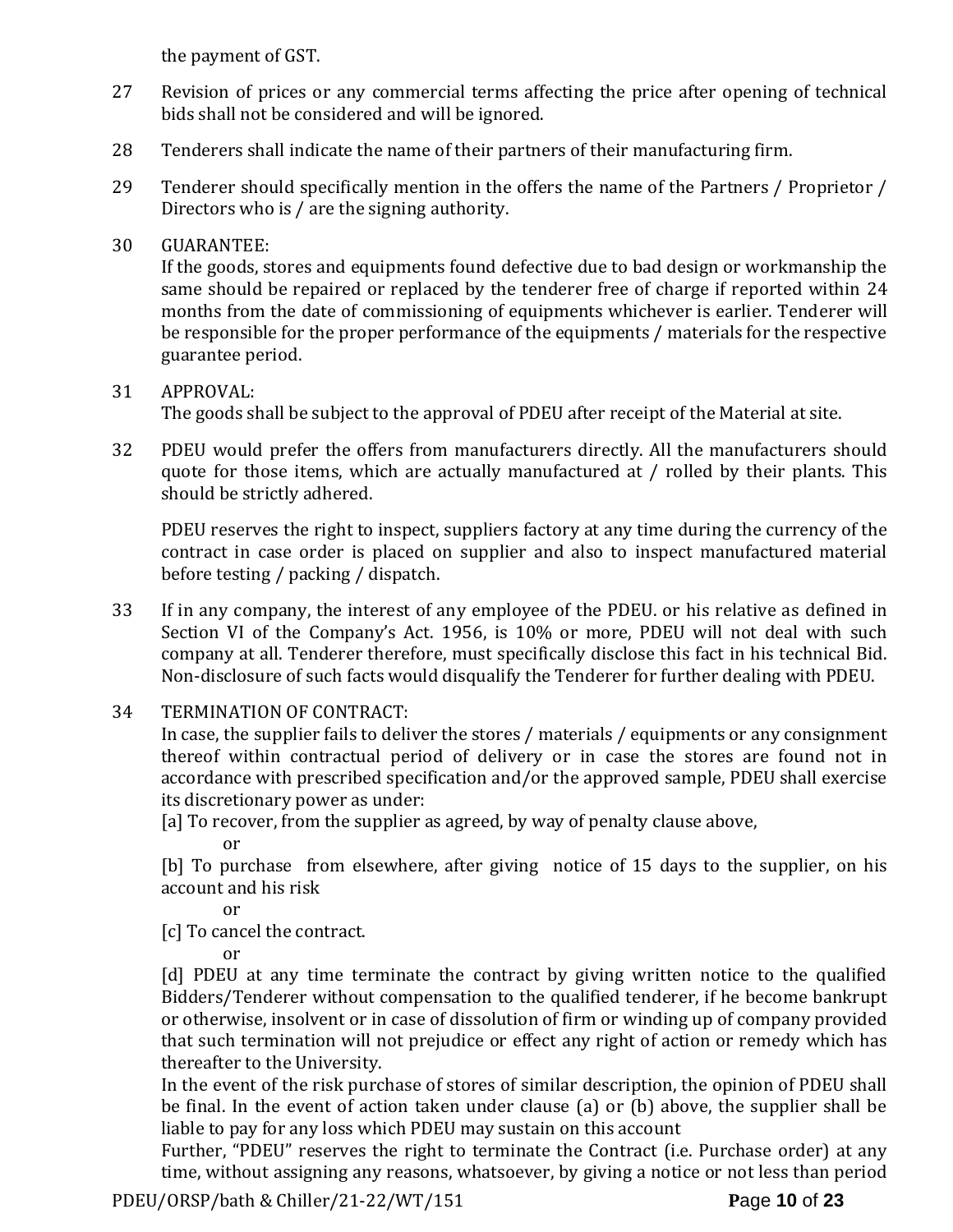of ONE month. Suppliers will not be entitled for any compensations / damages / losses, refund by PG whatsoever, on account of such termination of the Contract."

# 35 ARBITRATION:

All questions, disputes or differences whatsoever which may at any time arise between the parties to this agreement touching the agreement or subject matter thereof, arising out of or in relation to there and whether as to construction or otherwise shall be referred to the decision of the Sole Arbitrator, appointed by the PDEU, for that purpose, who shall be a retired High Court Judge or retired District and Sessions Judge, and the decision of the said Arbitrator shall be final and binding upon the parties. Reference to the arbitration shall be governed by the provisions of Indian Arbitration & Conciliation Act. 1996 as amended from time to time and the rules made there under.

# 36 JURISDICTION:

All questions, disputes or differences arising under, out of or in connection with the Tender / Contract shall be subject to the exclusive jurisdiction of Ahmedabad court.

- 37 If the tenderer is an Agent, he will have to give information and declare the name of the principal from which he will source the materials along with company's written confirmation about quality and backup performance guarantee. Only on getting complete information from Agent, such offer, if found suitable, shall be considered.
- 38 PDEU reserves the right to cancel any or all the offers / bids or to accept any offer without assigning any reasons.

In case PDEU finds that there is an attempt of cartel in the prices, PDEU reserves the right to consider or reject any or all the parties offers without assigning any reasons thereof.

- 39 PDEU reserves the right to increase or decrease the quantity against each item/s while placing the order.
- 40 The names of the Partners / Directors / Sole Proprietors and responsible person and his updated Address / Telephone, Fax Numbers etc. should be invariably mentioned in the Annexure provided for this purpose in this document.
- 41 The Tenderer must give in his offer, the full name and address with phone, Fax & mobile numbers of the Authorized Representative to do liaison work with PDEU on their behalf.
- 42 The tenderers should invariably write the name and address of the Company, both on sealed covers of EMD, Technical & Price Bids. The tender covers without the name and address will not be opened.
- 43 The tenderers are required to furnish the technical information and the Guaranteed technical particulars (GTP) along with company seal and signature of the Tenderer on each and every page / papers of the tender documents.
- 44 Tenderer should invariably fill up all the details of all the Annexure/s including the prices in the Price Bid Annexure of this tender document and should be duly signed by authorized signatories with their rubber stamp and along with Company's seal / stamp affixed on each paper.
- 45 If the Tenderer fails to pay the Security Deposit or defaults in execution of the orders placed or if PDEU suffers any financial loss due to this, then PDEU will be at liberty to adjust the amount from other orders of the same firm or by encashing the Bank Guarantee.
- 46 All the tenderers must ensure that all the relevant documents / papers submitted with the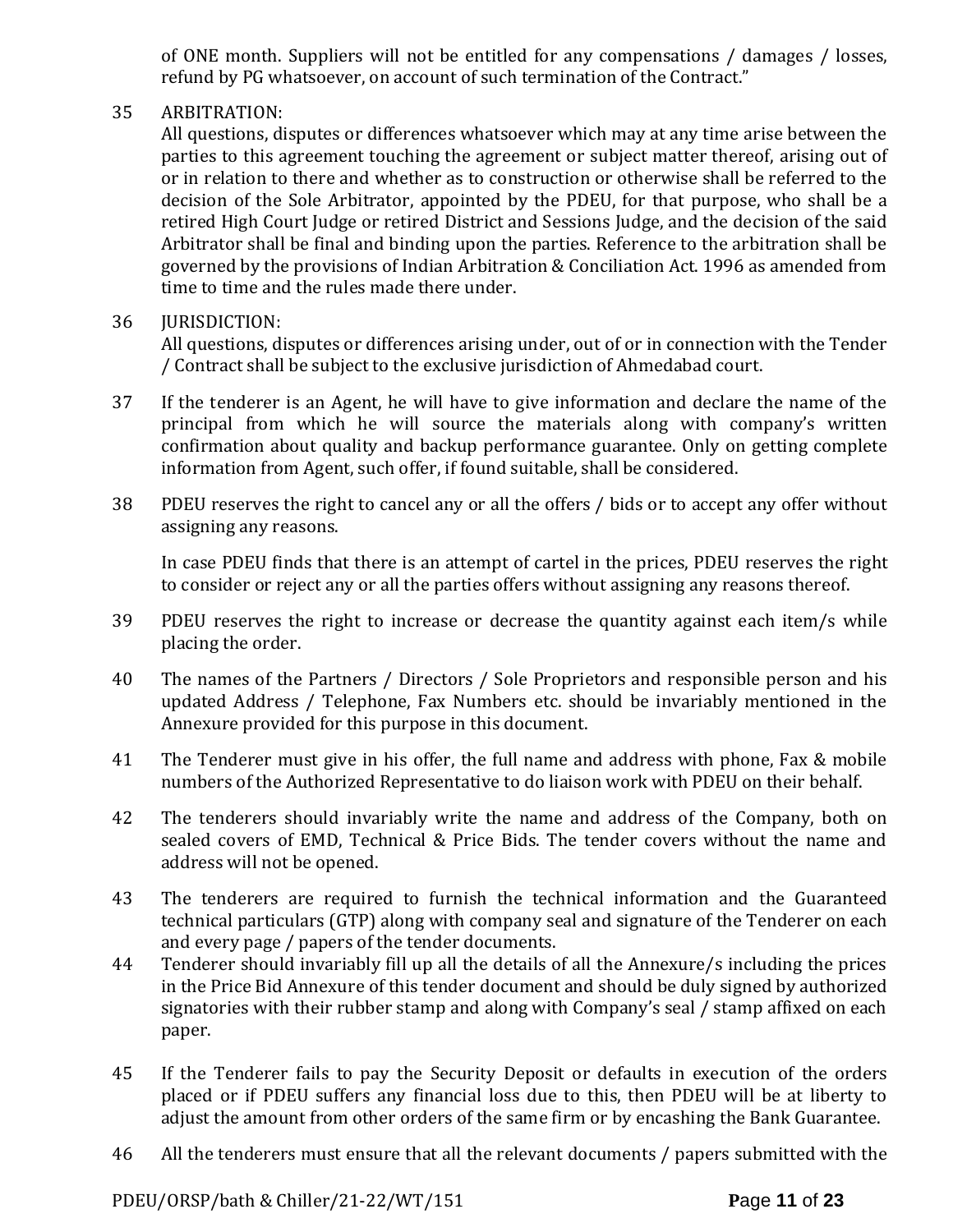tender should be serially numbered, properly bounded / tied together and properly documented.

47 All the above points should be complied by the Tenderers. If not, tenders are likely to be ignored without making any further reference.

--------------------×--------------------------×-------------------------×------------------------×-------------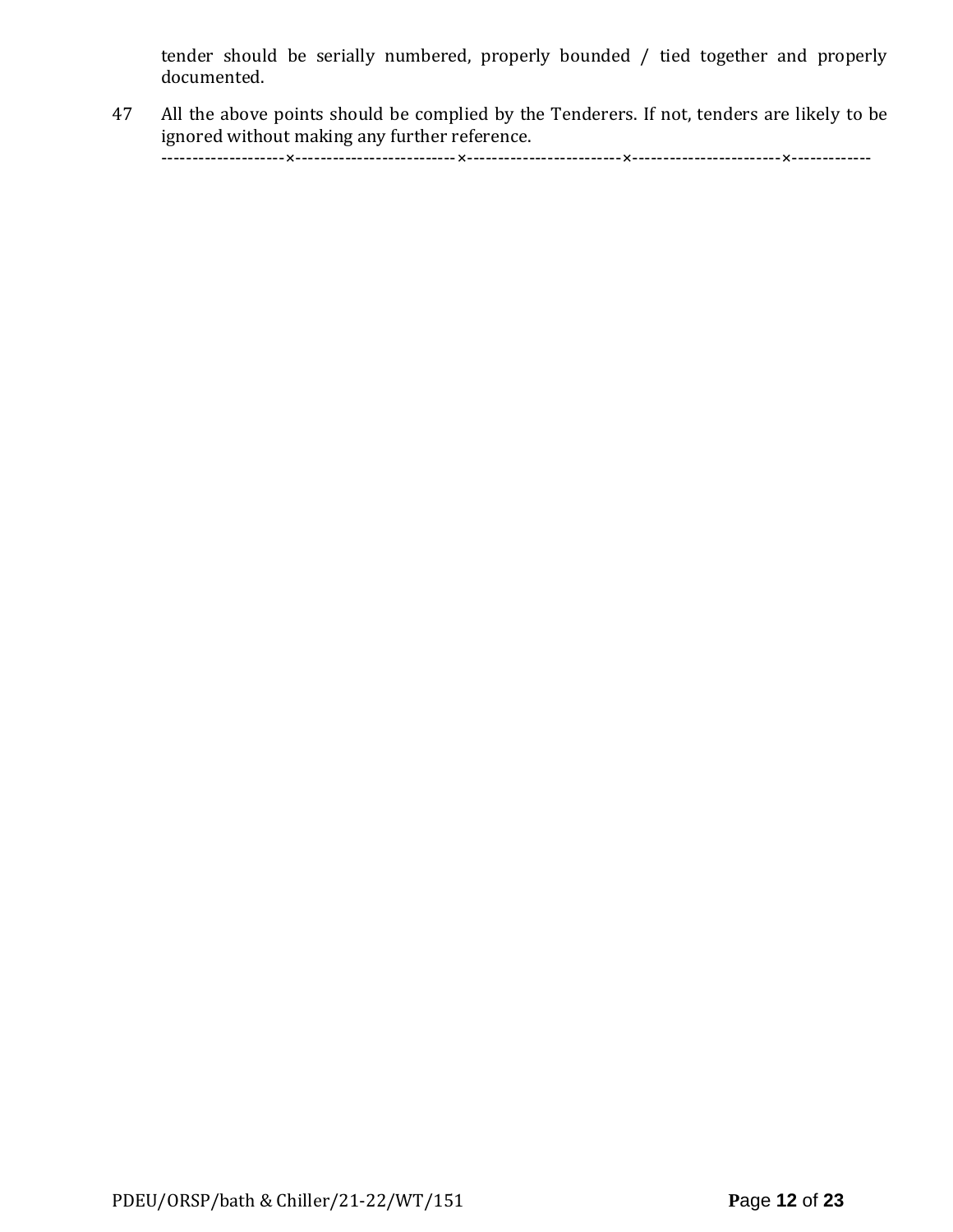#### E. M. D. BANK GUARANTEE FORMAT

FOR TENDER NO. PDEU / \_\_\_\_\_\_\_\_\_\_\_\_\_\_\_\_\_\_\_\_\_\_\_\_\_\_\_\_\_\_\_\_ \_

#### APPENDIX – I (BANK GUARANTEE ON NON-JUDICIAL STAMP PAPER OF Rs.100/-)

Messer's WHEREAS \_\_\_\_\_\_\_\_\_\_\_\_\_\_\_\_\_\_\_\_\_\_\_\_\_\_\_\_\_\_\_\_\_\_\_\_\_\_\_\_\_\_(Name & Address of the Firm) having their registered office at \_\_\_\_\_\_\_\_\_\_\_\_\_\_\_\_\_\_\_\_\_\_\_\_\_\_\_\_\_\_\_\_\_\_\_\_\_ (Address of the firms Registered office) (Hereinafter called the 'Tenderer') wish to participate in the tender No. \_\_\_\_\_\_\_\_\_\_\_\_\_\_\_ for \_\_\_\_\_\_\_\_\_\_\_\_\_\_\_\_\_\_\_\_\_\_\_\_\_\_\_\_\_ of (Supply/Erection/Supply & Erection Work) (Name of the material/equipment/Work) for\_\_\_\_\_\_\_\_\_\_\_\_\_\_\_\_\_\_\_\_\_\_\_\_\_\_\_ PANDIT DEENDAYAL ENERGY UNIVERSITY and WHEREAS a Bank Guarantee for (Hereinafter called the "Beneficiary") Rs. \_\_\_\_\_\_\_\_\_\_(Amount of EMD) valid till \_\_\_\_\_\_(Mention here date of validity of this guarantee which will be 4 (FOUR) months beyond initial validity of Tender's offer) is required to be submitted by the tenderer along with the tender.

We,

 (Name of the Bank and address of the Branch giving the Bank Guarantee) having our registered office at \_\_\_\_\_\_\_\_\_\_\_\_\_\_\_\_\_\_\_\_\_\_(Address of Bank's registered office) hereby give this Bank Guarantee No.\_\_\_\_\_\_\_\_\_\_\_\_\_\_\_\_ dated \_\_\_\_\_\_\_\_\_ and hereby agree unequivocally and Unconditionally to pay within 48 hours on demand in writing from the PANDIT DEENDAYAL ENERGY UNIVERSITY or any officer authorized by it in this behalf any amount not exceeding Rs. (Amount of E.M.D.), (Rupees \_\_\_\_\_\_\_\_\_\_\_\_\_\_\_\_\_(In words) to the said PANDIT DEENDAYAL ENERGY UNIVERSITY on behalf of the Tenderer.

We\_\_\_\_\_\_\_\_\_\_\_\_\_\_\_\_\_\_\_\_\_\_\_\_\_\_\_\_\_\_\_\_\_(Name of the Bank) also agree that withdrawal of the tender or part thereof by the tenderer within its validity or Non submission of Security Deposit by the Tenderer within one month from the date tender or a part thereof has been accepted by the PANDIT DEENDAYAL ENERGY UNIVERSITY would constitute a default on the part of the Tenderer and that this Bank Guarantee is liable to be invoked and encashed within its validity by the Beneficiary in case of any occurrence of a default on the part of the Tenderer and that the encashed amount is liable to be forfeited by the Beneficiary.

This agreement shall be valid and binding on this Bank upto and inclusive of (Mention here the date of validity of Bank) and shall not be terminable by notice or by Guarantee) change in the constitution of the Bank or the firm of Tenderer Or by any reason whatsoever and our liability hereunder shall not be impaired or discharged by any extension of time or variations or alternations made, given, conceded with or without our knowledge or consent by or between the tenderer and the PDEU.

NOT WITH STANDING anything contained hereinbefore our liability under this guarantee is restricted to Rs.  $(Amt. of E.M.D.)$  (Rupees \_\_\_\_\_\_\_\_\_\_\_\_\_\_\_\_\_\_\_\_\_\_\_\_\_\_\_\_\_\_\_\_\_\_\_\_\_) (In words). Our Guarantee shall remain in force till\_\_\_\_\_\_\_\_\_(Date of validity of the Guarantee). Place: Date:

Please Mention here Complete Postal Address of the Bank with Branch Code, Telephone and Fax Nos.

# SIGNATURE OF THE BANK'S AUTHORISED SIGNATORY WITH OFFICIAL SEAL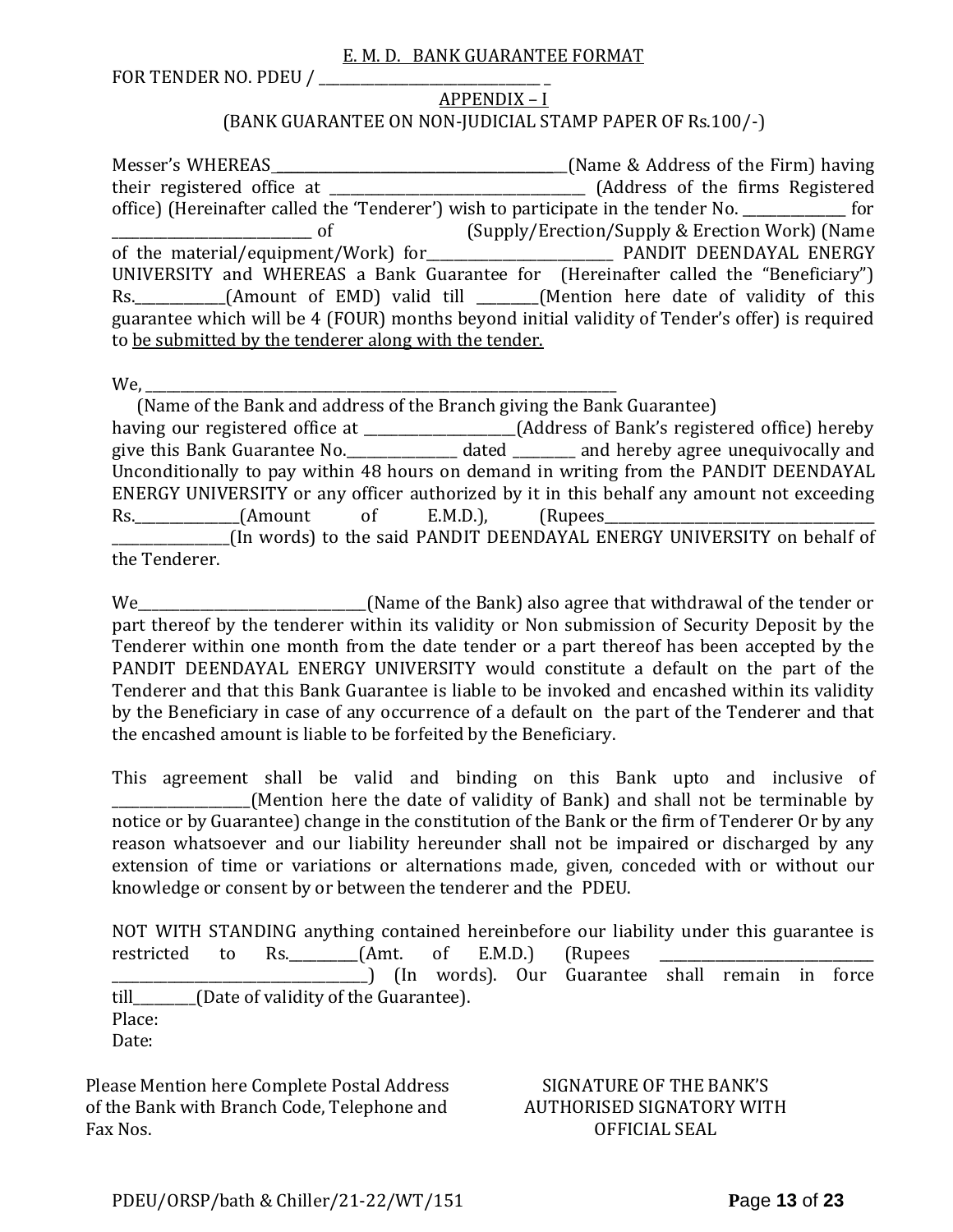#### ON STAMP PAPER OF RS.100/-

#### FORM OF BANKER'S UNDERTAKING

[For Performance Guarantees (PG) as per clause no.8 of commercial terms and conditions]

We, Bank of\_\_\_\_\_\_\_\_\_\_\_\_\_\_\_\_\_\_\_\_\_\_\_\_hereby agree unequivocally and unconditionally to pay within 48 hours on demand in writing from the PANDIT DEENDAYAL ENERGY UNIVERSITY. or any Officer authorized by it in this behalf any amount up to and not exceeding Rs.\_\_\_\_\_\_\_\_\_\_\_\_\_\_\_\_\_\_\_\_\_ (in words) Rupees\_

\_\_\_\_\_\_\_\_\_\_\_\_\_\_\_\_\_\_\_\_\_\_\_\_\_\_\_\_\_\_\_ to the said PANDIT DEENDAYAL ENERGY UNIVERSITY on behalf on  $M/s$ .

who have entered into a contract for the supply/works specified below:

P.O. (A/T) No.\_\_\_\_\_\_\_\_\_\_\_\_\_\_\_\_\_\_\_\_\_\_\_\_\_\_dated\_\_\_\_\_\_\_\_\_.

This agreement shall be valid and binding on this Bank upto and inclusive of \_\_\_\_\_\_\_\_\_\_

and shall not be terminable by notice or by change in the constitution of the Bank or the firm of Contractors / Suppliers or by any other reasons whatsoever and our liability hereunder shall not be impaired or discharged by any extension of time or variations or alterations made, given conceded or agreed, with or without our knowledge or consent, by or between parties to the said within written contract.

"NOTWITHSTANDING" anything contained herein before our liability under this guarantee is restricted to Rs.\_\_\_\_\_\_\_\_\_\_\_\_\_\_\_\_\_\_\_\_\_\_\_\_\_

(Rupees\_\_\_\_\_\_\_\_\_\_\_\_\_\_\_\_\_\_\_\_\_\_\_\_\_\_\_\_\_\_\_\_\_\_\_\_\_\_\_\_\_\_\_\_\_ only). Our guarantee shall remain in force until

Place: Date:

\_\_\_\_\_\_\_\_\_\_\_.

Please Mention here Complete Postal Address of the Bank with Branch Code, Telephone and Fax Nos.

SIGNATURE OF THE BANK'S AUTHORISED SIGNATORY WITH OFFICIAL ROUND SEAL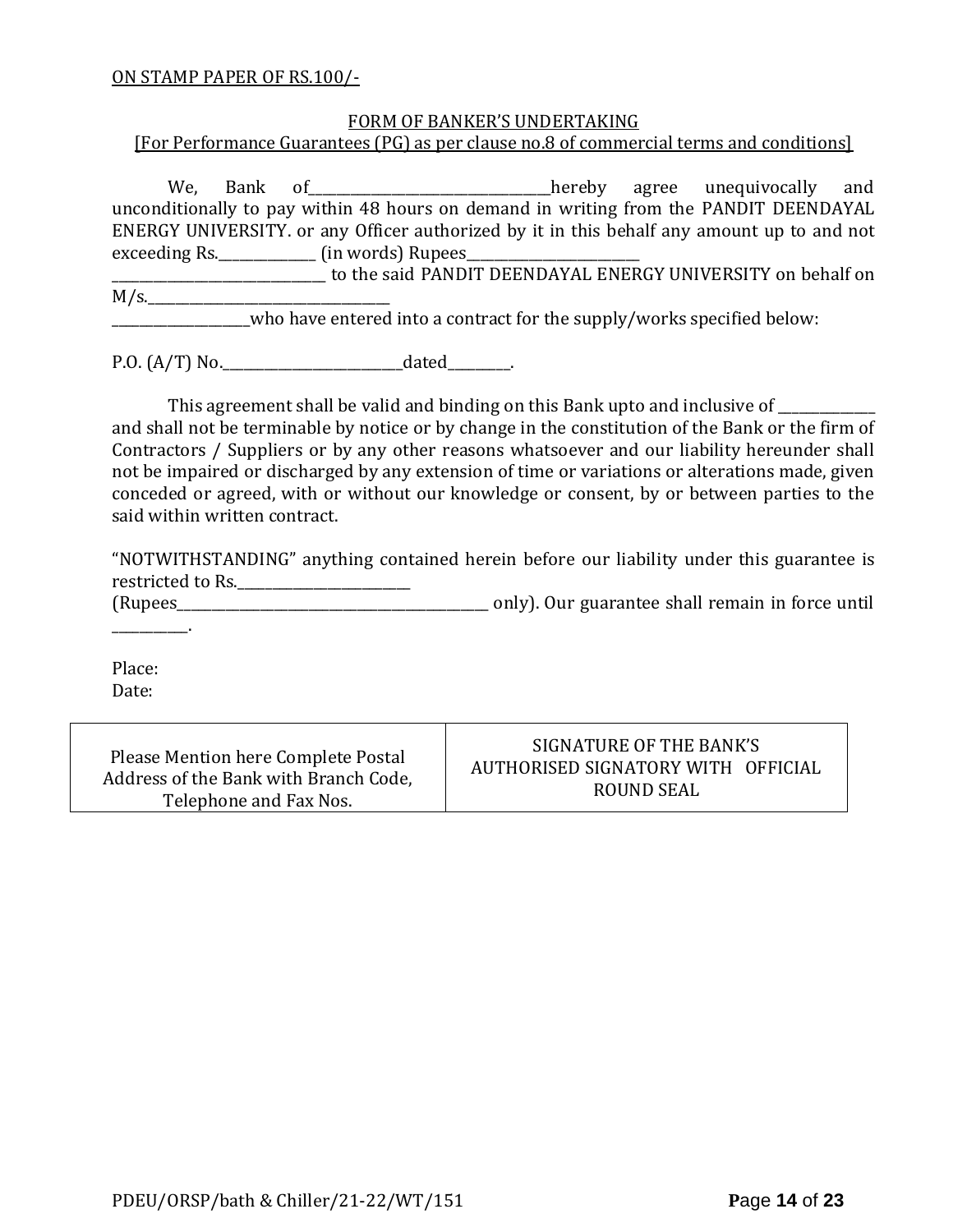#### ANNEXURE – 1

I / WE, confirm that following documents are attached with the technical bid of the offer and should be placed as a **First page** of offer.

| Sr.<br>N <sub>o</sub> | Details                                                         | Confirmation<br>(Tick $\sqrt{ }$ any one) |
|-----------------------|-----------------------------------------------------------------|-------------------------------------------|
| $\mathbf{1}$          | Firm's details as per "Annexure -2"                             | YES / NO                                  |
| 2                     | "Annexure-3"                                                    | YES / NO                                  |
| 3                     | Delivery schedule as per "Annexure- 4"                          | YES / NO                                  |
| $\overline{4}$        | Past experience details as per "Annexure-7"                     | YES / NO                                  |
| 5                     | PDEU technical specification duly signed and with seal of firm. | YES / NO                                  |
| 6                     | Undertaking-"Annexure-5"                                        | YES / NO                                  |
| 7                     | Technical & Commercial Deviation- "Annexure-6"                  | YES / NO                                  |
| 8                     | Experience Certificate-"Annexure-7"                             | YES / NO                                  |
| 9                     | Conformation of Tender Condition-"Annexure-8"                   | YES / NO                                  |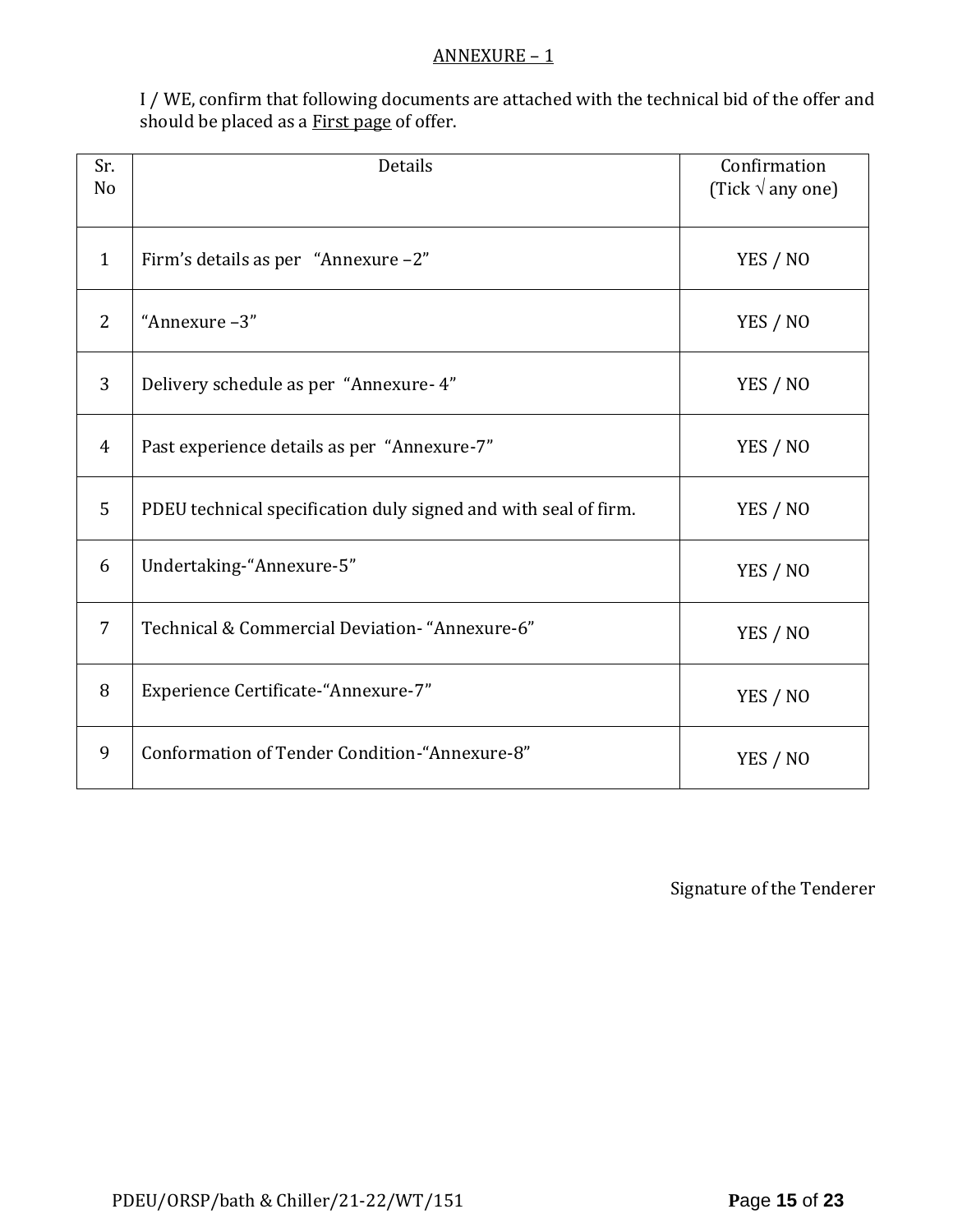#### ANNEXURE - 2 DETAILS OF THE FIRM

Tenderer shall provide all the details in this form and shall be placed as a Second Page of the bid.

| <b>Supplier Name</b>                                                            |                   |                                |  |                      |                                  |
|---------------------------------------------------------------------------------|-------------------|--------------------------------|--|----------------------|----------------------------------|
| Within Gujarat / Outside Gujarat                                                |                   |                                |  |                      |                                  |
| Pvt. Firm / Public Ltd. / State Govt. Under taking<br>Central Govt. undertaking |                   | (Indicate the relevant status) |  |                      |                                  |
|                                                                                 |                   |                                |  |                      |                                  |
| GST No. and GST Date                                                            |                   |                                |  |                      |                                  |
|                                                                                 |                   |                                |  |                      |                                  |
| CST No. and CST Date                                                            |                   |                                |  |                      |                                  |
| Excise No. and Excise Date                                                      |                   |                                |  |                      |                                  |
| Financial Turnover for Past 3 Years (Rupees in<br>Lacs (10 <sup>5</sup> )       |                   | 1st Year                       |  | 2 <sup>nd</sup> Year | 3rd Year                         |
|                                                                                 |                   |                                |  |                      |                                  |
| Custom No. and Date (If applicable)                                             |                   |                                |  |                      |                                  |
| Address of                                                                      | Registered Office | Factory / Works                |  |                      | <b>Authorized Representative</b> |
| Contact person name                                                             |                   |                                |  |                      |                                  |
| Designation                                                                     |                   |                                |  |                      |                                  |
| Address                                                                         |                   |                                |  |                      |                                  |
| City & Pin code                                                                 |                   |                                |  |                      |                                  |
| State                                                                           |                   |                                |  |                      |                                  |
| Country                                                                         |                   |                                |  |                      |                                  |
| Phone Nos.(Off.)                                                                |                   |                                |  |                      |                                  |
| Phone Nos.(Res.)                                                                |                   |                                |  |                      |                                  |
| Fax Nos.                                                                        |                   |                                |  |                      |                                  |
| STD Code.                                                                       |                   |                                |  |                      |                                  |
| Mobile No.                                                                      |                   |                                |  |                      |                                  |
| Web site address                                                                |                   |                                |  |                      |                                  |
| Email-id                                                                        |                   |                                |  |                      |                                  |
| Specimen signature                                                              |                   |                                |  |                      |                                  |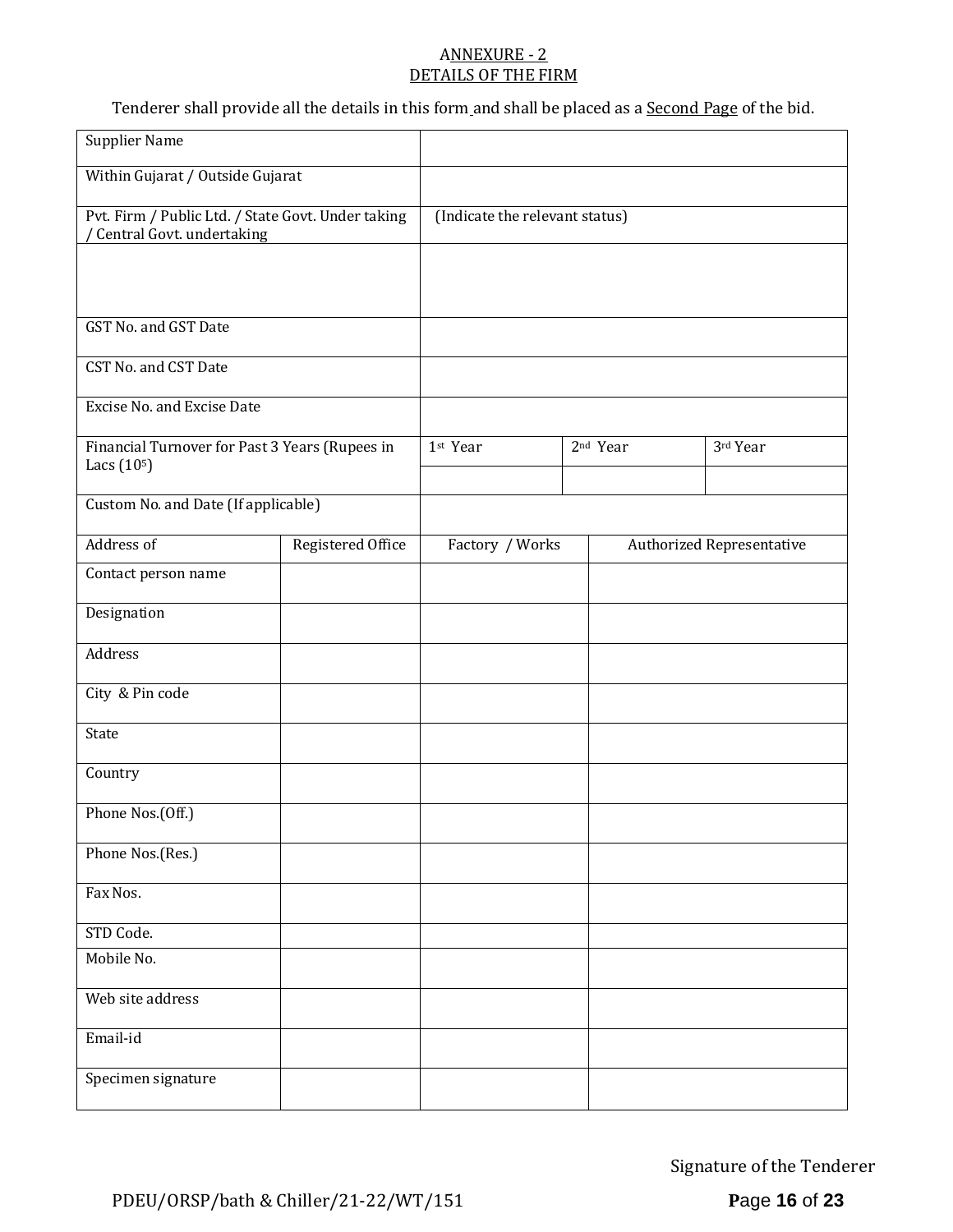# ANNEXURE-3

Tenderer shall fill up following details and shall be Third page of the Technical Bid

| $\mathbf{1}$   | PRICES: [FIRM ONLY]<br>(Please Specify YES / NO.)                                                                                    |               |
|----------------|--------------------------------------------------------------------------------------------------------------------------------------|---------------|
| 2              | <b>EXCISE DUTY: [SINGLE SLAB ONLY]</b><br>(Please Specify INCUSIVE / EXCLUSIVE /<br>EXEMPTED)                                        | $\frac{0}{0}$ |
| $\overline{3}$ | <b>GST: [IN PERCENTAGE]</b><br>(Please Specify INCUSIVE / EXCLUSIVE /<br>EXEMPTED)<br>Please quote your GST Registration No. & Date. | $\frac{0}{0}$ |
| $\overline{4}$ | PENALTY TERMS AGREED :<br>(Please Specify YES / NO.)                                                                                 |               |
| 5              | PERFORMANCE GUARANTEE TO COVER EXECUTION<br>PERIOD (SECURITY) TERMS : AGREED: (Cl.no.8)<br>(Please Specify YES / NO.)                |               |
| 6              | PERFORMANCE GUARNTEE TO COVER WARRANTY<br>PERIOD TERMS AGREED: (Wherever<br>applicable): (Please Specify YES / NO.)                  |               |
| $\overline{7}$ | <b>VALIDITY OF THE OFFER AGREED:</b><br>(Please Specify YES / NO.)                                                                   |               |
| 8              | PAYMENT TERMS AGREED:<br>(Please Specify YES / NO.)                                                                                  |               |
| 9              | ITEMS OFFERED : (Yes/No)                                                                                                             |               |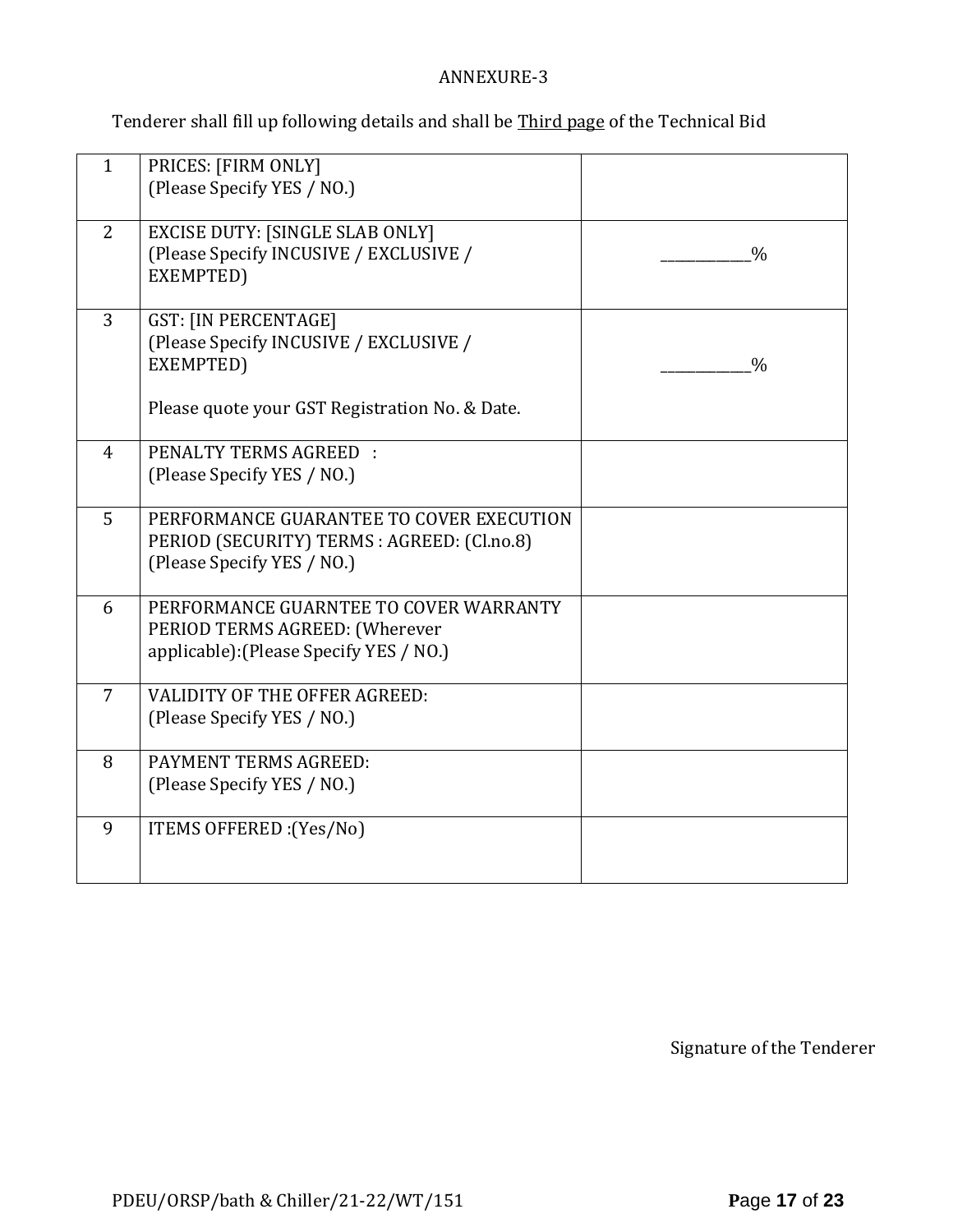# ANNEXURE – 4

# Details of the Items and Qty. offered as a Fourth Page of offer.

| Sr. | Details of the Items / Equipments Offered | Quantity<br>Offered | Status:               |
|-----|-------------------------------------------|---------------------|-----------------------|
| No. |                                           |                     | Supplier/Manufacturer |
|     |                                           |                     |                       |
|     |                                           |                     |                       |
|     |                                           |                     |                       |
|     |                                           |                     |                       |
|     |                                           |                     |                       |
|     |                                           |                     |                       |
|     |                                           |                     |                       |
|     |                                           |                     |                       |
|     |                                           |                     |                       |
|     |                                           |                     |                       |
|     |                                           |                     |                       |
|     |                                           |                     |                       |
|     |                                           |                     |                       |
|     |                                           |                     |                       |
|     |                                           |                     |                       |
|     |                                           |                     |                       |
|     |                                           |                     |                       |
|     |                                           |                     |                       |
|     |                                           |                     |                       |
|     |                                           |                     |                       |
|     |                                           |                     |                       |
|     |                                           |                     |                       |
|     |                                           |                     |                       |
|     |                                           |                     |                       |
|     |                                           |                     |                       |
|     |                                           |                     |                       |
|     |                                           |                     |                       |
|     |                                           |                     |                       |
|     |                                           |                     |                       |
|     |                                           |                     |                       |
|     |                                           |                     |                       |
|     |                                           |                     |                       |
|     |                                           |                     |                       |
|     |                                           |                     |                       |
|     |                                           |                     |                       |
|     |                                           |                     |                       |
|     |                                           |                     |                       |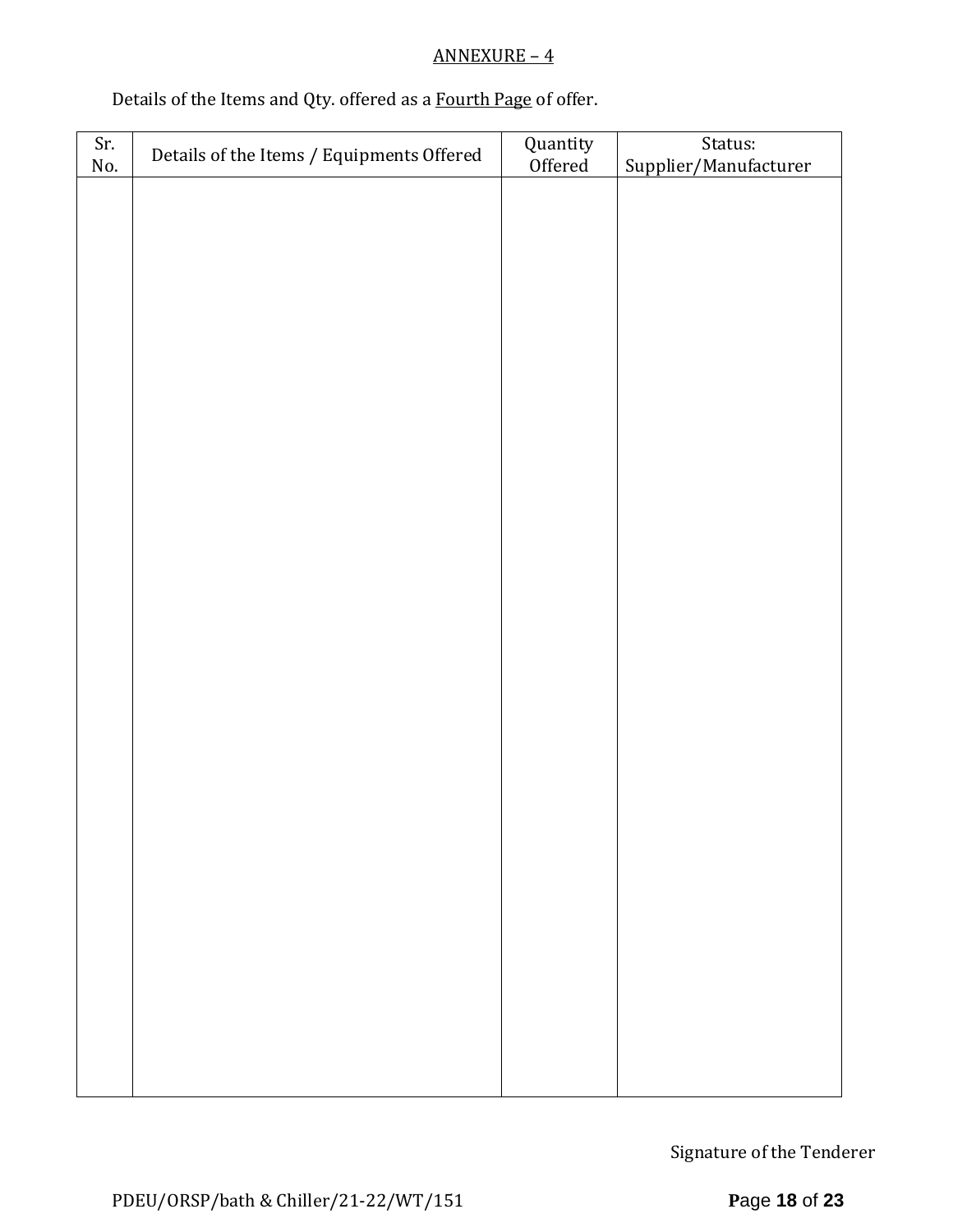#### ANNEXURE – 5

(UNDERTAKING IN REGARD TO STOP DEAL / BLACK LIST THEREOF) and should be placed as a Fifth page of offer.

Sub: Undertaking in regard to Stop Deal / Black List Thereof.

Ref: Tender No. PDEU / \_\_\_\_\_\_\_\_\_\_\_\_\_\_\_\_\_\_\_\_.

All bidders will have to furnish the following undertaking duly filled in, signed and stamped for each quoted item of the tender along with the Technical Bid.

…….

-----------------------------------------------------------------------------------------

I / We \_\_\_\_\_\_\_\_\_\_\_\_\_\_\_\_\_\_\_\_\_\_\_\_\_\_\_\_\_\_\_\_\_\_\_\_\_\_\_\_\_\_\_\_\_\_\_\_\_\_\_\_\_\_\_\_\_\_\_\_\_\_\_ Authorized signatory of M/S \_\_\_\_\_\_\_\_\_\_\_\_\_\_\_\_\_\_\_\_\_\_\_\_\_\_\_\_\_\_\_\_\_\_\_\_\_\_\_\_\_\_ here by certify that M/S \_\_\_\_\_\_\_\_\_\_\_\_\_\_\_\_\_\_\_\_\_\_\_\_\_\_\_\_\_\_\_\_\_\_\_\_\_\_\_\_\_\_\_ is not stop deal / black listed by PDEU for the tendered item.

Seal of the Firm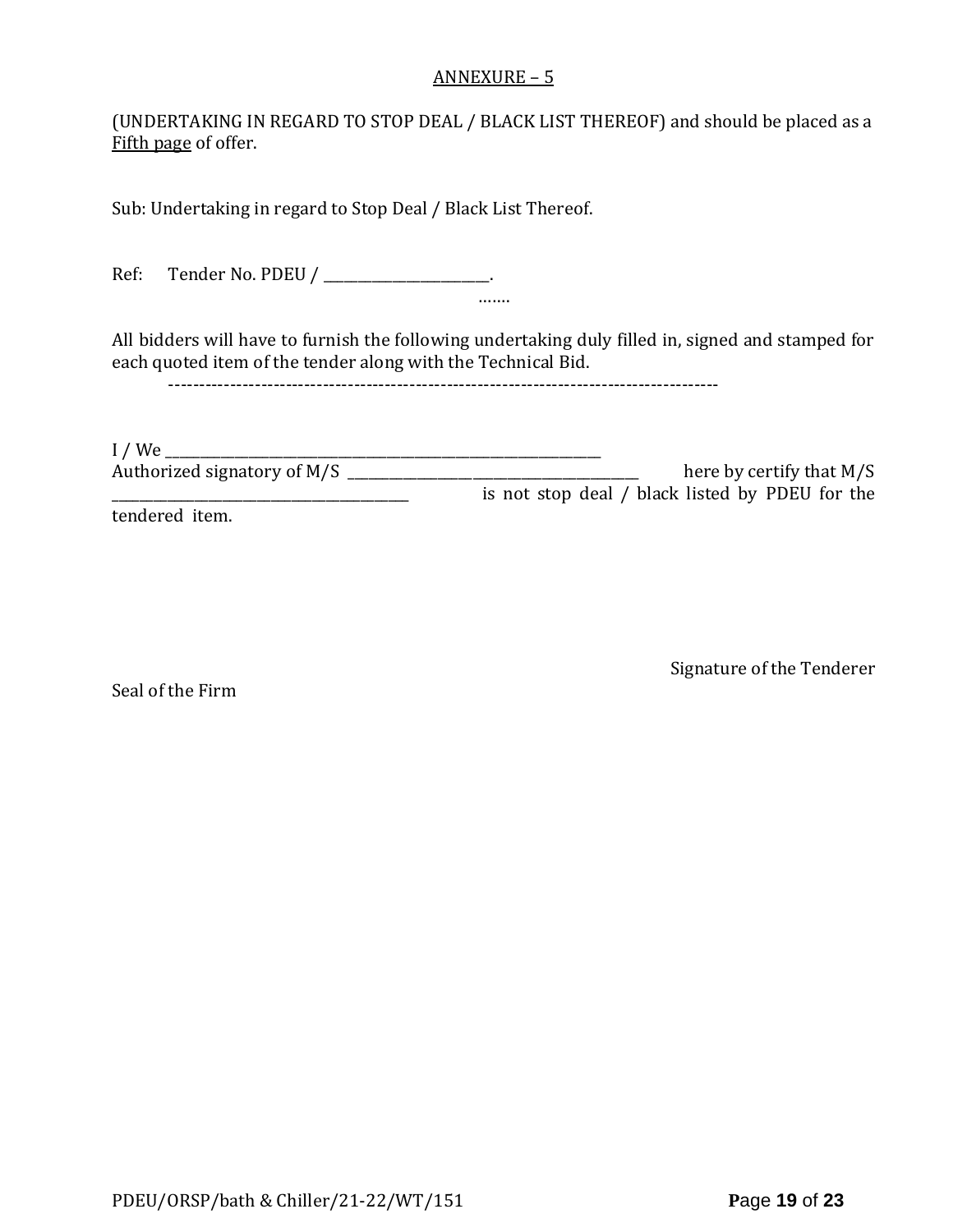#### ANNEXURE – 6 TECHNICAL AND COMMERCIAL DEVIATIONS IF ANY TO BE FURNISHED IN THIS ANNEXURE ONLY AND TO BE SUBMITTED WITH TECHNICAL BID.

We confirm that the product offered under this tender complies with all the Technical Specifications, except the deviations mentioned above. We also confirm that there are no commercial deviations other than mentioned above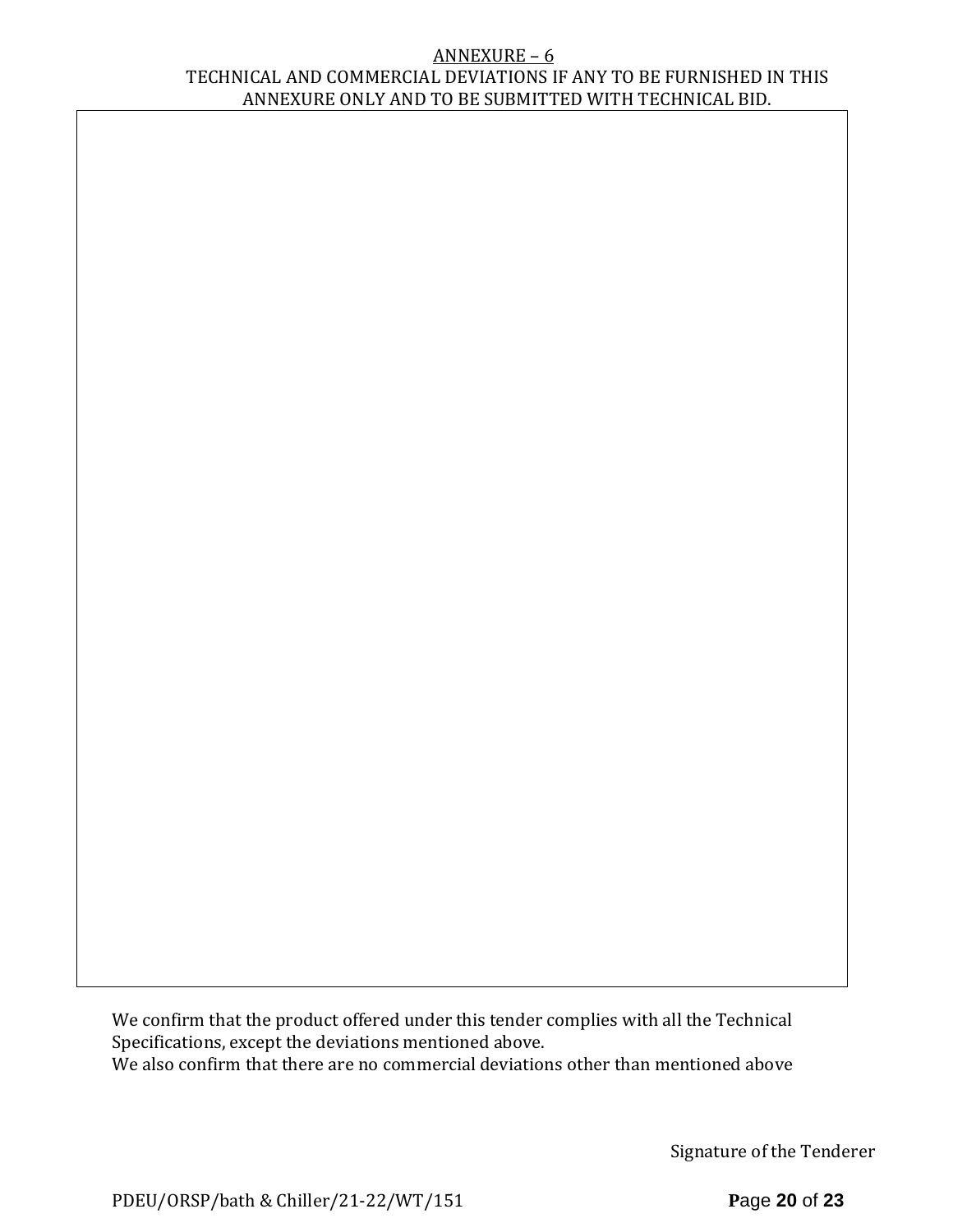# ANNEXURE- 7

# DETAILS OF THE EXPERIENCE FOR SUPPLY OF SIMILAR TYPE OF ITEMS IN LAST THREE YEARS FROM THE DUE DATE OF TENDER:

| Sr.<br>No | <b>ITEMS</b><br><b>SUPPLIED TO</b> | ORDER<br><b>REFERENCE</b><br>No. & DATE | <b>ITEMS</b> | Qty. | ORDER FULLY<br>EXECUTED.<br>YES/NO | STATUS, IF<br>ORDER UNDER<br><b>EXECUTION</b> | <b>REMARKS</b> |
|-----------|------------------------------------|-----------------------------------------|--------------|------|------------------------------------|-----------------------------------------------|----------------|
| 1)        |                                    |                                         |              |      |                                    |                                               |                |
| 2)        |                                    |                                         |              |      |                                    |                                               |                |
| 3)        |                                    |                                         |              |      |                                    |                                               |                |
| 4)        |                                    |                                         |              |      |                                    |                                               |                |
| 5)        |                                    |                                         |              |      |                                    |                                               |                |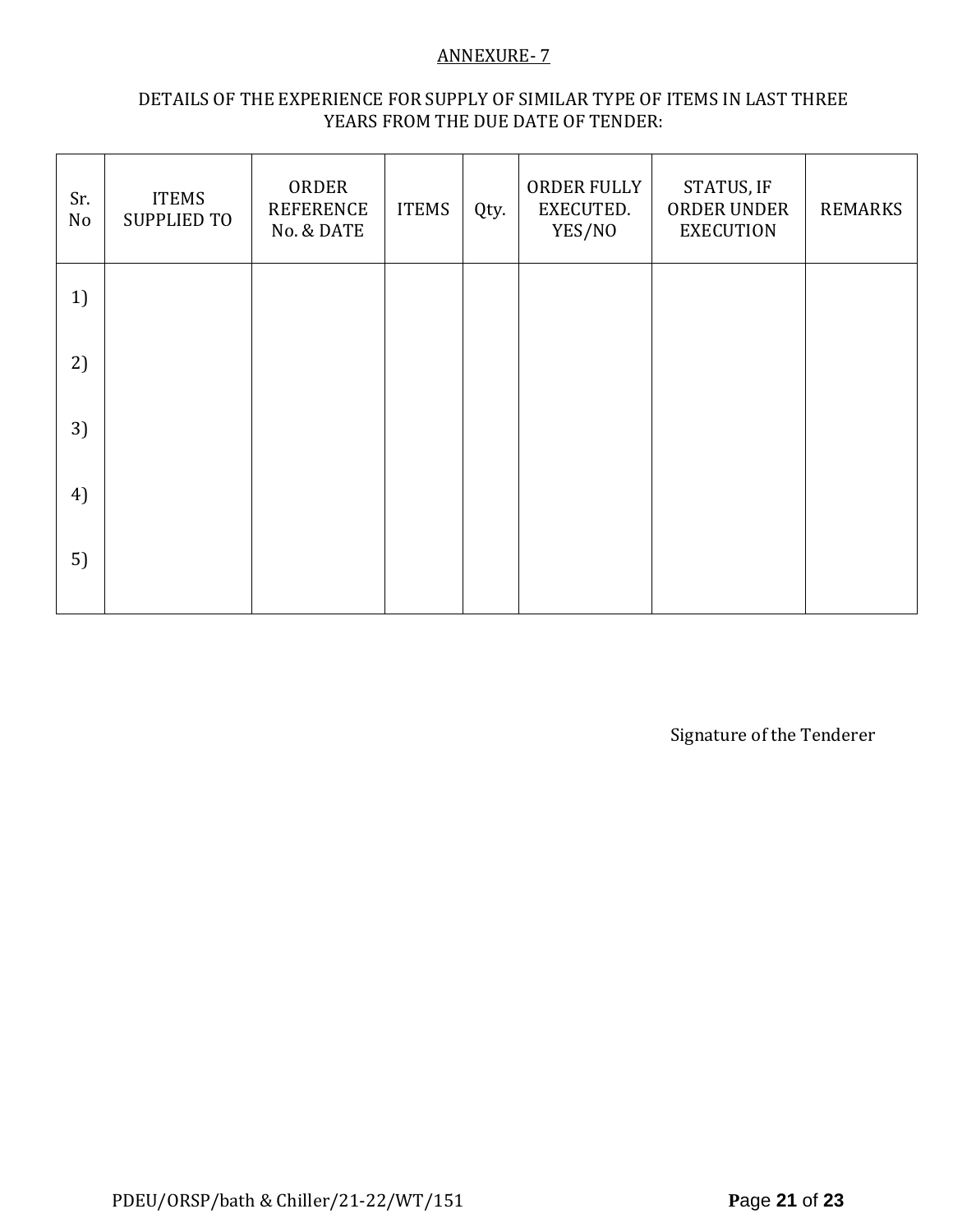#### ANNEXURE – 8

Subject: Supply of \_\_\_\_\_\_\_\_\_\_\_\_\_\_\_\_\_\_\_\_\_\_\_\_\_\_\_\_\_\_\_\_\_\_\_\_\_\_

Reference: Tender enquiry No. PDEU/ / Due on date: / / 200.

In connection with the above subject and reference I/ We confirm the following:

- 1. I / We, the undersigned have read and examined the Tender Specifications and commercial terms and conditions of tender under reference.
- 2. I / We, declare that our Technical Bid is strictly in line with the Tender specifications (except the deviations shown in Annexure No.7.
- 3. Further, I / We also agree that additional conditions / deviations, if any, found in the Commercial terms & conditions (except mentioned in the Annexure-7), our offer shall be outrightly rejected without assigning any reason thereof.

Seal of the Firm Signature of the Authorised Representatives of the firm

Date:

Name:

Status:

Name of the Tendering Firm / Agency: